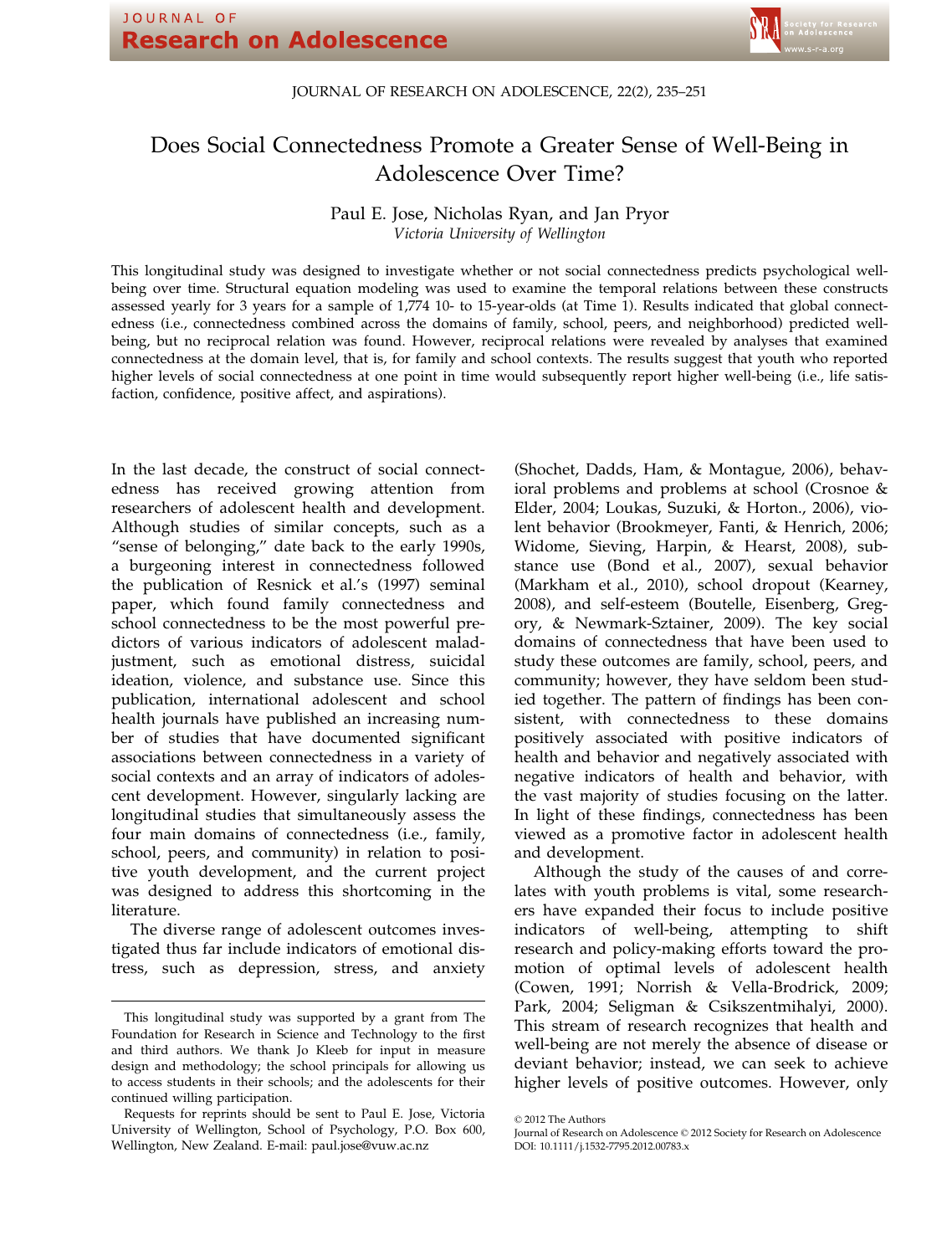a small number of studies has examined the relation between connectedness and positive indicators of well-being (other than in the academic domain), and these include constructs such as optimism, hope, coping, happiness, and life satisfaction (Anderman, 2002; Camfield, Choudhury, & Devine, 2009; Gillison, Standage, & Skevington, 2008; You et al., 2008).

Even young people who do not exhibit diagnosable problems may not grow up to become happy, well-adjusted, or productive adults (Catalano, Burgland, Ryan, Lonczak, & Hawkins, 1999). As Larson (2000) has noted, the disenchantment reported by many adolescents is not necessarily indicative of mental illness, but instead may reflect a "deficiency in positive development" (p. 171). In contrast with conceptualizations of health as absence of illness, studies have identified children and adolescents who exhibit few negative psychological symptoms but still have low life satisfaction (Greenspoon & Saklofske, 2001; Suldo & Shaffer, 2008). These students demonstrate lower levels of school achievement, social adjustment, and physical health than youth with low psychopathology and high life satisfaction, suggesting the need for comprehensive models of health that incorporate both negative and positive indicators (Suldo & Shaffer, 2008).

# Evidence Linking Connectedness and Positive Indicators of Well-Being in Adolescents

Although researchers study, label, and operationalize connectedness in various ways, there is general theoretical consensus among the diverse array of researchers that a perceived sense of belonging or connectedness is a basic psychological need, and that when this need is satisfied it brings about positive outcomes. Baumeister and Leary (1995) characterize the need to belong or feel connected as "a pervasive drive to form and maintain at least a minimum quantity of lasting, positive and significant interpersonal relationships" (p. 497). They have argued that belonging is a fundamental motivation, functions in a broad variety of settings, and is essential for well-being. In this vein, self-determination theory (SDT) posits that relatedness is one of three basic psychological needs inherent to humans. According to SDT, satisfaction of these basic needs fosters well-being, and support for and satisfaction of each is a necessary condition for a person's ongoing growth and well-being (Connell & Wellborn, 1991; Deci & Ryan, 2000; Ryan & Deci, 2000; Ryan & Powelson, 1991). Gillison et al. (2008) conducted a longitudinal study across three time

points examining the link between psychological need satisfaction, including relatedness at school, and quality of life (QoL). The authors found that an improvement in QoL from one time point to another was significantly predicted by an increase in relatedness. They also found reciprocal effects, with change in QoL being a significant predictor of change in relatedness.

# School Connectedness

Educational research examining students' school connectedness or sense of belonging to school is one of the few disciplines to examine positive developmental outcomes. School connectedness, using measures tapping perceptions of school climate and quality of teacher–student relationships, as well as feelings of belonging, inclusion, acceptance, and interpersonal support, has been linked to a range of positive academic outcomes, including student engagement, academic achievement, success expectations, self-efficacy, effort, academic motivation, and task goal orientation (Anderman & Anderman, 1999; Centers for Disease Control & Prevention, 2009; Connell & Wellborn, 1991; Crosnoe, 2004; Furrer & Skinner, 2003; Klem & Connell, 2004; Witherspoon, Schotland, Way, & Hughes, 2009; Woolley, Kol, & Bowen, 2009; Zimmer-Gembeck, Chipuer, Hanisch, Creed, & McGregor, 2006).

Research by Anderman (2002) investigated the relation between perceptions of school belonging and optimism. The cross-sectional study showed that higher levels of individual sense of belonging to school were associated with greater optimism. Israelashvili (1997) found that sense of school membership was positively associated with expectations of future success in a sample of 5th–12th grade students. Students' feelings of being respected and accepted by peers and school staff were seen as important correlates to their future expectations.

## Multiple Domains of Connectedness

Research has identified links among aspects of adolescent functioning and connectedness to four particular social contexts: family, school, peers, and neighborhood and community. The importance of examining all four of these ecological environments that influence adolescents' development has been argued by Seidman (1991), and recently reiterated by Urban, Lewin-Bizan, and Lerner (2009). Moreover, ecological approaches acknowledge that adolescents are embedded within multiple social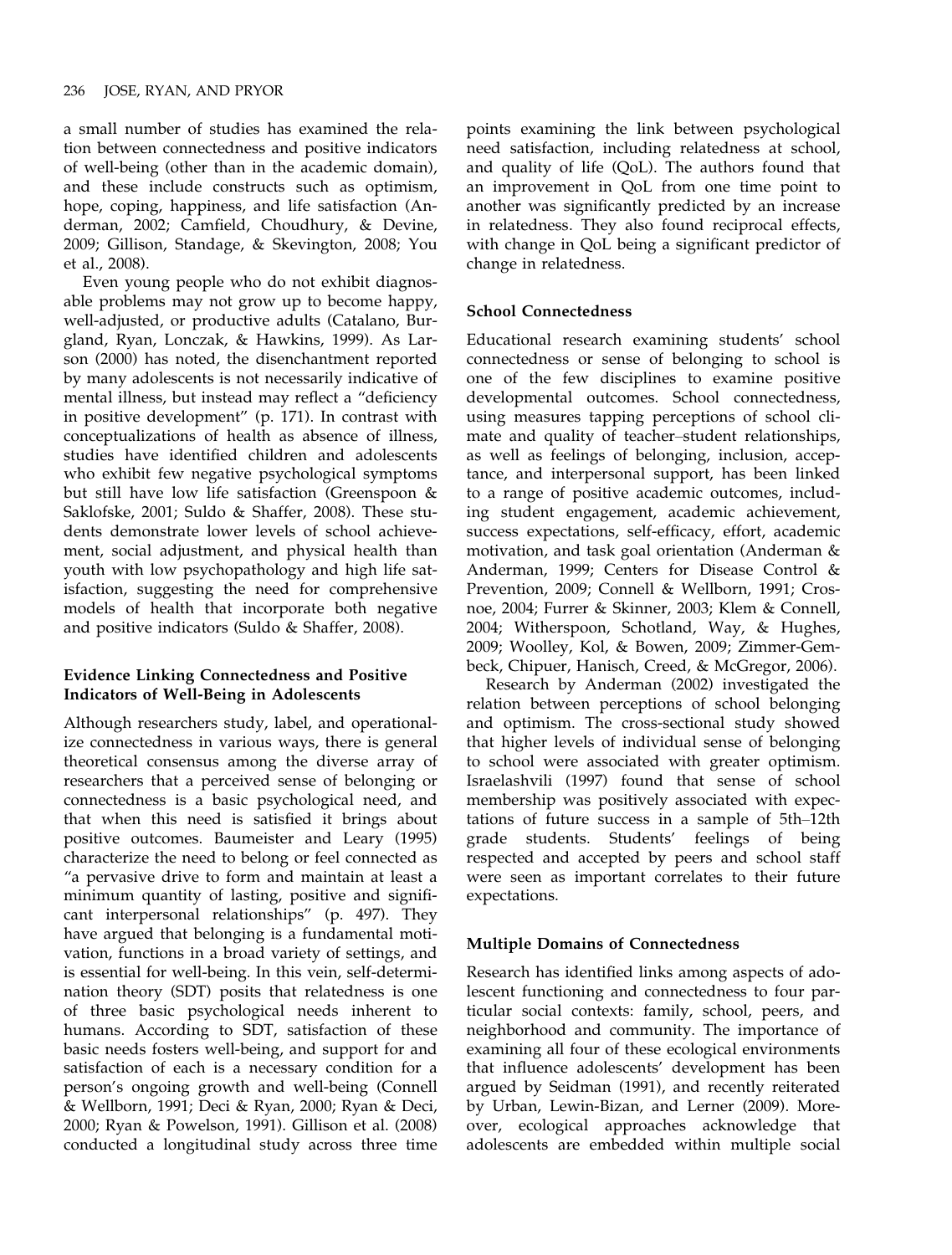contexts simultaneously and emphasize that these contexts likely work together to influence adolescent health and adjustment (Bronfenbrenner, 1979). Despite the reality of adolescents experiencing connectedness in multiple social contexts, most of what we know about the relation between connectedness and adolescents' psychological health stems from research that focuses on only one or two of these contexts at a time. Examining the same conditions in multiple contexts enables the investigation of questions such as: "Is connectedness to a particular domain more important than others?"

Libbey, Ireland, and Resnick (2002) conducted one of the few studies to examine all four key social domains (family, friends, school, and neighborhood). Their cross-sectional study found that a greater number of domains of connectedness was inversely associated with emotional distress, with family connectedness having the strongest inverse association, followed by school, neighborhood, and peer connectedness. In another study, McGraw, Moore, Fuller and Bates (2008) examined connectedness (family, peers, and school) and well-being in a large sample of Australian adolescents. Results indicated that connectedness, across all domains, was inversely related to symptoms of depression, anxiety, and stress. Furthermore, connectedness to peers was a particularly strong predictor of wellbeing. In the present study, examination of multiple domains enabled us to assess whether all four social contexts were predictive of well-being, while also allowing an examination of the relative importance of connectedness to each domain.

## Defining the Concepts and Domains of Connectedness

Although many researchers and theorists have increasingly used the construct of connectedness in models and empirical studies, the construct is difficult to operationalize (terms used to describe it include connection, bonding, sense of belonging, sense of community, sense of relatedness, and attachment; see Libbey, 2004, for a review of conceptual and operational definitions of school connectedness). However, despite the considerable variation in definitions across studies and the differing emphasis on elements used to measure connectedness depending on the domain examined, a review of the definitions of the construct highlights overarching themes in the condition or process that connectedness is thought to describe. The majority of definitions of adolescent connectedness usually describe, or infer through measurement, one or

more of the following: the nature, property, or quality of the relationship; the subjective psychological states (affective or cognitive) held by an adolescent about a relationship; and a combination of psychological states and specific behaviors believed to be related or to influence these states (see Barber & Schluterman, 2008, for a review).

Many definitions of connectedness to parents or family focus on the property or nature of the relationship, emphasizing both the quality of the bond between adolescent and parents as well as the mutuality and reciprocity within the relationship (Beyers, Goossens, Vansant, & Moors, 2003; Clark & Ladd, 2000; Lezin, Rolleri, Bean, & Taylor, 2004; Peterson, Bush, & Supple, 1999). Measures for these definitions often focus on the nature and quality of specific elements (e.g., communication, trust, expressions of affection) of relationship interactions and invariably view connectedness as a dyadic or family construct. Definitions invoking psychological states of being, such as a sense of connectedness, a sense of belonging, or a sense of community, are usually characterized by adolescents' perceptions of the acceptance, respect, care, support, or involvement shown by their families, peers, schools, or communities (e.g., Goodenow, 1993; Whitlock, 2006). Adolescent perceptions of liking, enjoyment, and satisfaction with relationships have also been used (Blum & Rinehart, 1997; Eisenberg, Neumark-Sztainer, & Perry, 2003; Resnick et al., 1997). Many of the measures used for these definitions invoke both the state of being, with items such as "feel close to people at school," "feel a part of my family," "feel I belong to my school," and the specific behaviors purported to influence them, including "teachers treat me fairly," "adults in my town respect what people my age think," "people at this school are friendly to me". Finally, other definitions of adolescent connectedness explicitly convey both adolescents' attitudes toward, and behavioral activity in, their social ecology, and the relationships within it. Karcher and Lee (2002) define connectedness as "one's perception of his or her own involvement in and affection for others, activities, and organizations" (p. 93). This definition reflects the two primary ways of connecting, that is, through activity or involvement and through caring, and it conceptualizes connectedness as something that is not merely received, but reciprocated as well, a view shared by Whitlock (2006, 2007).

In this article, we focus on the concept of connectedness as conceived by Barber, Stolz, and Olsen (2005), who defined it as "a tie between the child and significant other persons (groups or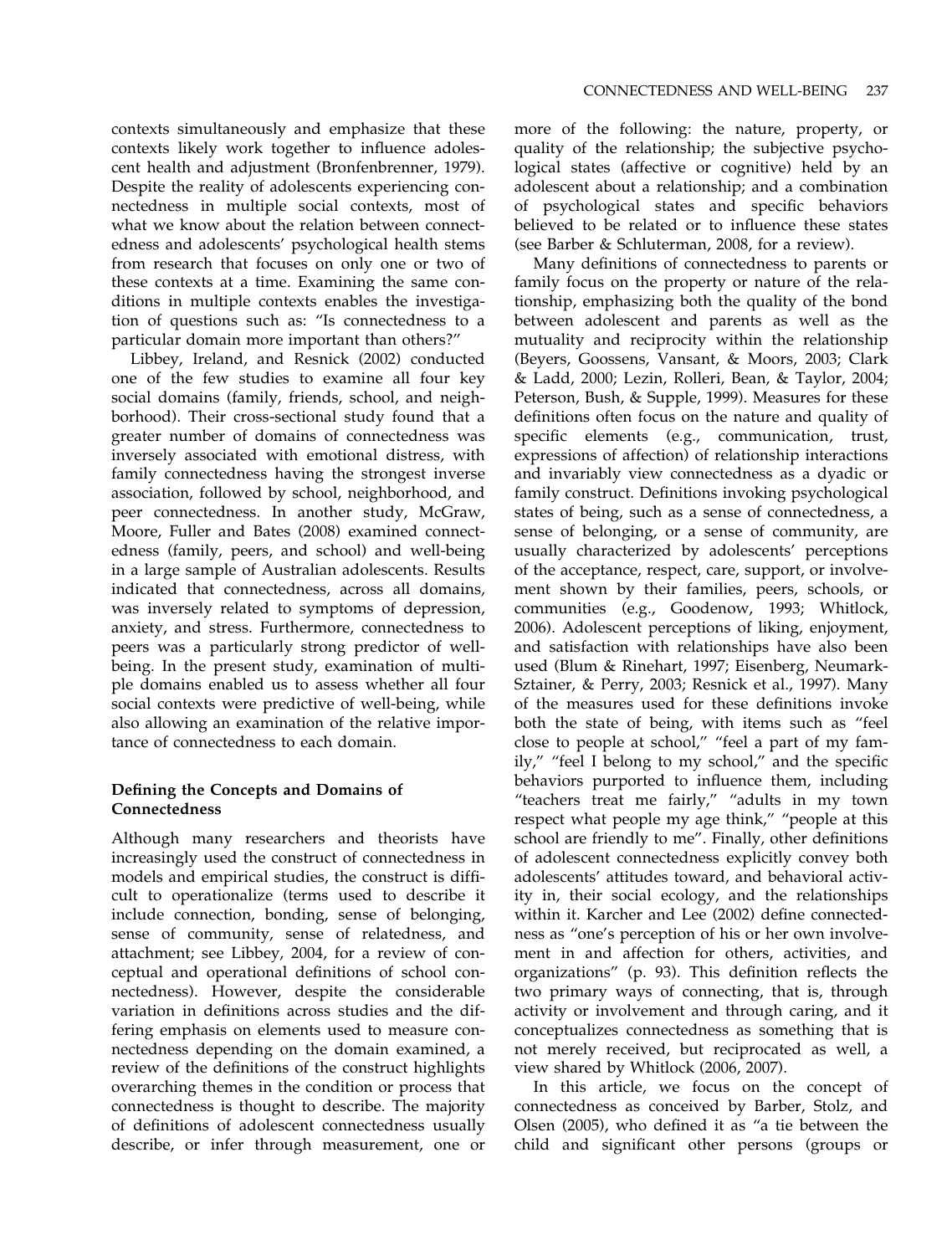institutions) that provides a sense of belonging, an absence of aloneness, a perceived bond. Depending on the intimacy of the context, this connection is produced by different levels of consistent, positive, predictable, loving supportive, devoted, or affectionate interaction." The core notion is that a history of positive interactions with specific social partners or institutions leads children and adolescents to construct generalized expectations about the nature of the self in relationships (Furrer  $\&$ Skinner, 2003).

# Defining the Concept of Well-Being

The second construct we focus on is the concept of well-being, which refers to positive psychological functioning and experience. Our operational definition of well-being includes four constructs frequently used in well-being and youth development research on adolescents: life satisfaction, positive affect, confidence, and future orientation. Life satisfaction and positive affect, together with (the lack of) negative affect, form the components of subjective well-being, which refers to individuals' evaluation of the quality of their lives in general (Diener, 2000). Life satisfaction is considered to be a cognitive global appraisal of one's life, whereas positive affect refers to the frequency of pleasant feelings and moods. Life satisfaction is a commonly used indicator of subjective well-being in youth, and is important not only as an indicator of well-being, but also as a predictor and indicator of other important behaviors (Gilman & Huebner, 2003; Park, 2004). Levels of life satisfaction have been used to predict the onset of depression, whereas changes in life satisfaction have been associated with health status, occupational functioning, effective interpersonal relationships, and school dropout (for reviews of life satisfaction research with adolescents, see Gilman & Huebner, 2003; Park, 2004). Confidence and future orientation refer to positive self-regard and a sense of self-efficacy in relation to both the present and future. In the youth development field, confidence is considered one of five key developmental outcomes, and consists of elements including self-esteem, self-concept, self-efficacy, identity, and belief in the future (Lerner, Fisher, & Weinberg, 2000; Roth & Brooks-Gunn, 2003).

This study sets out to extend the nascent research investigating the link between social connectedness and psychological well-being by focusing on positive indicators of psychological wellbeing (hereafter termed well-being), examining connectedness in four key social contexts, and

using a longitudinal design that follows established guidelines for investigating causal effects (Marsh, Byrne, & Yeung, 1999). Using a large sample of adolescents, we conducted a longitudinal assessment of connectedness in four domains (family, school, peers, and community) and well-being (encompassing future orientation, confidence, positive affect, and life satisfaction) over three measurement occasions, each 1 year apart. Using structural equation modeling (SEM), we tested whether or not a temporally predictive relation existed between connectedness and well-being.

## Study Predictions

This study is a prospective examination of the relation between connectedness and well-being in adolescents. The primary goal was to investigate whether or not connectedness and well-being would evidence reciprocal influences over time, examining this relation using both a composite measure of connectedness (termed "global connectedness" in this article) as well as individual domains of connectedness (i.e., family, school, peers, and community). We also sought to determine which domains of connectedness had the strongest relation with well-being. Consistent with the proposition that connectedness exerts a causal influence on well-being, we expected connectedness to predict increases in adolescent's well-being across time. Following procedures used by Spinath and Steinmayr (2008) for examining reciprocal relations over time, four aspects of these relations were examined:

- 1. How strong are the concurrent correlations between well-being and connectedness? The observed medium to strong correlations between connectedness and well-being in previous studies suggest that causal influences between the two constructs may be evident over time. We expected to obtain similar moderate concurrent relations.
- 2. How stable are connectedness and well-being over time? We predicted that both constructs would be moderately stable over 1 year, allowing for reciprocal relations to be evidenced.
- 3. Does a path model that includes cross-lagged paths between connectedness and well-being describe the empirical data better than a more parsimonious model featuring correlational paths but no cross-lags? We predicted that the correlational model would be rejected in favor of the cross-lag model, and this result would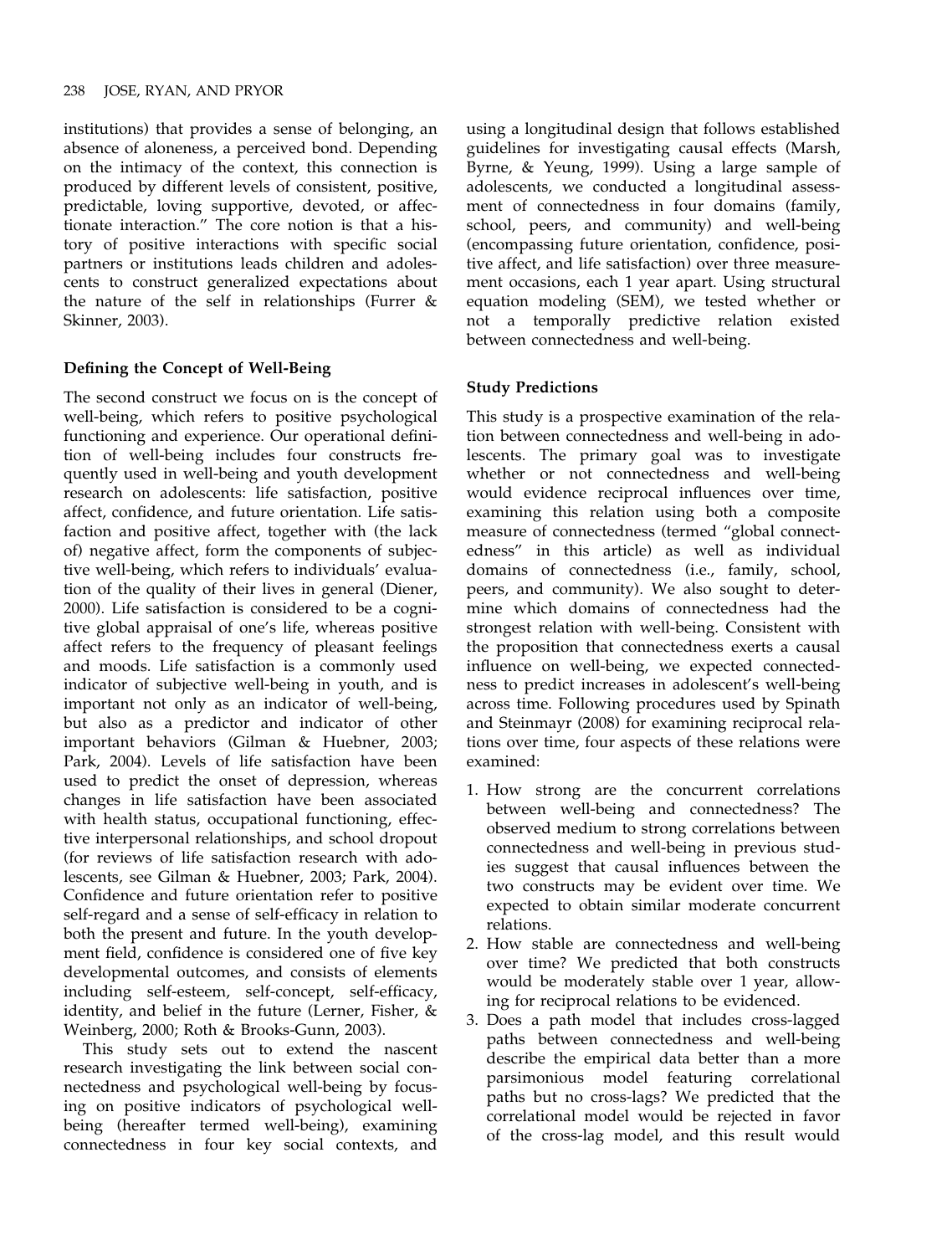support the assumption that connectedness and well-being might share reciprocal, potentially causal effects over time.

4. Would we find a bidirectional relation between connectedness and well-being over time after controlling for prior connectedness and wellbeing? We predicted that our data would reveal a bi-directional relation over the 3 years of data that we obtained. We expected connectedness in each of the four domains (family, school, peers, and community) to predict changes in wellbeing, and, based on research evidence from studies that have examined multiple domains of connectedness and, emotional distress, we expected that family connectedness and school connectedness would have the most powerful effects on well-being, followed by peer connectedness, with community connectedness having the least influence.

#### METHOD

## Participants

In 2006, data were collected from an initial sample of 2,174 students (from 78 schools), ranging in age between 10 and 15 years. At this measurement occasion, students were on average 12.21 years old  $(SD = 1.75)$ . Students were recruited by age and placed in one of three age cohorts: youngest (10 and 11-year-olds), middle (12- and 13-year-olds), and oldest (14- and 15-year-olds). Our sample approximated a nationally representative sample of adolescents in New Zealand in several respects. The gender ratio was 52% female students and 48% male students, very close to the average for this age range. In particular, children and adolescents were obtained from a wide range of different types of schools that possessed the full range of socioeconomic scores (SES) in New Zealand. In New Zealand, schools receive a decile score (ranging from 1 to 10, with 10 designating the highest and 1 designating the lowest income catchment areas) reflecting the average socioeconomic status of students' families. The range of schools in our sample included schools at every point along the decile scale, and the average school SES score in our sample was 5.2, very near the national average of 5.0. Students at Time 1 were enrolled in what New Zealand terms Years 6 through 11 (10– 15 years old), and in a variety of primary schools, intermediate schools, and high schools (some of which are called "colleges"). During the course of this study, most of the students moved from a

lower school to a higher school, but this age of transition can vary depending on type of school and geographical location.

There were two areas where differences from national norms were noted. First, percentages of participants from urban, suburban, and rural schools were 61%, 33%, and 6%, respectively, which varied somewhat from the national averages of 71%, 15%, and 14%, respectively (Statistics New Zealand, 2001). And second, the project sought to obtain adequate numbers of Maori youth so that this minority culture could be examined in the future, and we were successful in oversampling Maori individuals (but in the process we undersampled European New Zealand [ENZ] youth). Percentages in the first year were: 52% ENZ (about 75% by census); 30% Maori (about 20% by census); 12% Pacific Islanders; and 6% Other.

Questionnaires were administered once a year over three consecutive years (2006, 2007, and 2008), at the same time during each school year. Due to attrition over this period of time, the number of students declined from 2,174 at Time 1 to 1,961 at Time 2 (9.8% attrition rate between Time 1 and Time 2), and further declined at T3 to 1,809 (7.8% attrition between Time 2 and Time 3), an overall attrition rate of 16.8% between Time 1 and Time 3. A total of 1,774 participants completed all three measurement occasions; all analyses reported herein are based on this sample, and this sample was comprised of 691 10–11-year-olds, 565 12–13-year-olds, and 518 14–15-year-olds. The main sample was compared with the group of adolescents who did not participate in all three measurement occasions  $(n = 400)$ . Participants who dropped out had slightly lower levels of future orientation (sample mean =  $4.15$ ; attrition mean = 4.05;  $p < .01$ ) and life satisfaction (sample mean = 4.08; attrition mean = 3.97;  $p < .01$ ) at Time 1, but the two groups did not differ in confidence, positive affect, or perceptions of connectedness in any of the four domains. Boys ( $p < .05$ ) and students from lower decile schools  $(p < .05)$  were slightly less likely to continue as well.

#### Procedure

A total of 102 schools were approached in the North Island of New Zealand to recruit the sample and we received approval from 78, a 76.5% agreement rate. Once the school agreed to the procedure, we sent information sheets and consent forms home with the adolescents. Subsequently, we ran data collection sessions with 30 laptop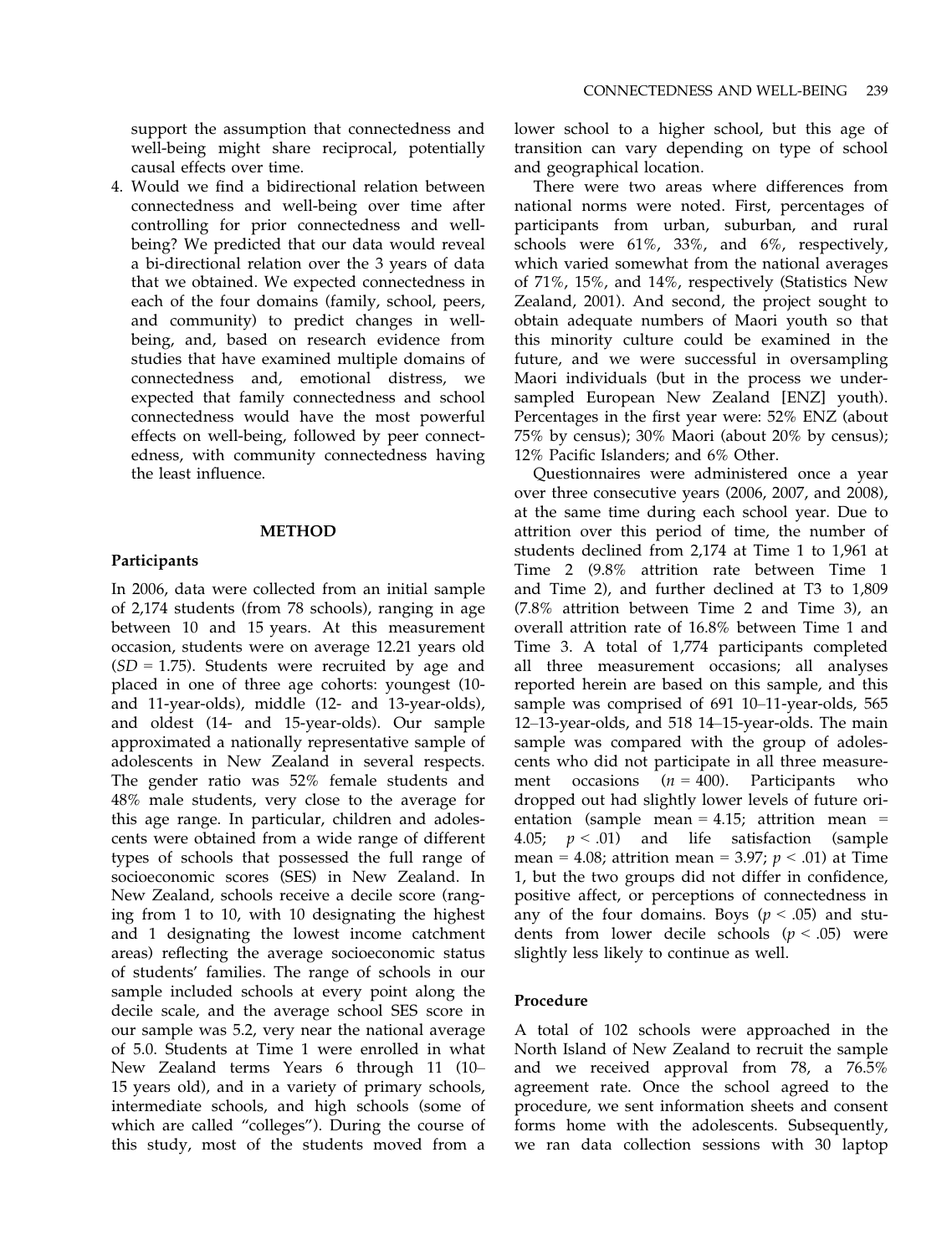computers in the schools to obtain the data from adolescents who both returned consent forms signed by a parent and also assented to the procedure. Ethical approval was obtained from a university ethics committee, and all schools and principals agreed to the procedures before data were collected. The computer-administered questionnaire contained questions structured and presented through SurveyPro, so the presentation of questions was similar to that used with internet surveys. Respondents indicated their answers by pointing and clicking, which made the process faster, easier, and more engaging than marking answers with a pencil on paper. At the first time of measurement some of the younger participants needed 1 hr to completely respond to the questionnaire, but subsequently the amount of time required to complete the measures decreased appreciably. Research assistants and teachers were always available to assist in answering queries about particular words or procedure and ensuring confidentiality.

## Connectedness Measures

Items for measures were either taken from existing scales or generated for the present study. Two separate pretesting sessions were performed before the first year of data collection occurred to determine that selected items and scales possessed good reliability and validity.

Family connectedness. This 11-item scale included five family cohesion items, two family identity items, and four family mutual activities items (see the Appendix for the list of all connectedness and well-being items). The family cohesion and family identity items were influenced by items in the FACES II instrument (Olson, Portner, & Bell, 1982), while the family identity items were generated for this study. Participants were asked how often a range of statements applied to them and their family, such as "it means a lot to be a member of my family," "for my family, spending time together is very important," and "do you and your family have meals together?" Responses were given on a 5-point scale, ranging from 1 ("never/ almost never") to 5 ("always/almost always"). All items within a scale were summed and averaged to produce a single score. Table 1 gives the reliabilities for each variable for each wave of data. The average internal reliability for family connectedness over the three measurement occasions was .91.

School connectedness. Six items adapted from the Psychological Sense of School Membership scale (Goodenow, 1993) and the School Connectedness Scale (Blum, McNeely, & Rinehart, 2002) were used to assess the level of connectedness to school. The scale comprised three items assessing student relationships with teachers (e.g., "I always get an opportunity to talk with my teacher(s)") and three sense of-school community items (e.g., "I feel proud about my school"). The six items were scored on a 5-point scale ranging from 1 ("strongly disagree") to 5 ("strongly agree"). School connectedness scores were computed by averaging the six items, with higher scores indicating greater connectedness. Internal consistency averaged over the three measurements was .87.

Peer connectedness. Seven items examining relationships with peers at school, happiness with number of close friends, and support from friends

Means, Standard Deviations, Sample Sizes  $(n)$ , and Reliabilities  $(\alpha)$  for Connectedness (four domains) and Well-Being (four indicators) for All 3 Years

|                   | Time 1      |                  |          | Time 2      |                  |          | Time 3     |                  |     |
|-------------------|-------------|------------------|----------|-------------|------------------|----------|------------|------------------|-----|
|                   | M(SD)       | $\boldsymbol{n}$ | $\alpha$ | M(SD)       | $\boldsymbol{n}$ | $\alpha$ | M(SD)      | $\boldsymbol{n}$ | α   |
| Connectedness     |             |                  |          |             |                  |          |            |                  |     |
| Family            | 3.90(0.73)  | 1,758            | .90      | 3.75(0.78)  | 1,684            | .91      | 3.69(0.79) | 1,694            | .92 |
| School            | 3.72 (0.78) | 1,763            | .85      | 3.66(0.74)  | 1,706            | .85      | 3.65(0.78) | 1,687            | .90 |
| Peer              | 4.21(0.53)  | 1,494            | .79      | 4.21(0.53)  | 1.467            | .78      | 4.22(0.54) | 1,509            | .81 |
| Community         | 3.67(0.80)  | 1,754            | .71      | 3.74 (0.77) | 1,709            | .74      | 3.75(0.77) | 1,714            | .77 |
| Well-being        |             |                  |          |             |                  |          |            |                  |     |
| Aspirations       | 4.15(0.62)  | 1.769            | .74      | 4.07(0.66)  | 1,758            | .78      | 4.03(0.69) | 1,753            | .81 |
| Confidence        | 4.18(0.62)  | 1,768            | .79      | 4.11(0.66)  | 1,743            | .83      | 4.10(0.68) | 1,750            | .86 |
| Positive affect   | 3.13(0.78)  | 1.762            | .69      | 3.06(0.81)  | 1.716            | .71      | 3.06(0.80) | 1,730            | .73 |
| Life satisfaction | 4.08(0.74)  | 1,770            | .71      | 4.04(0.80)  | 1,756            | .80      | 4.03(0.80) | 1,759            | .83 |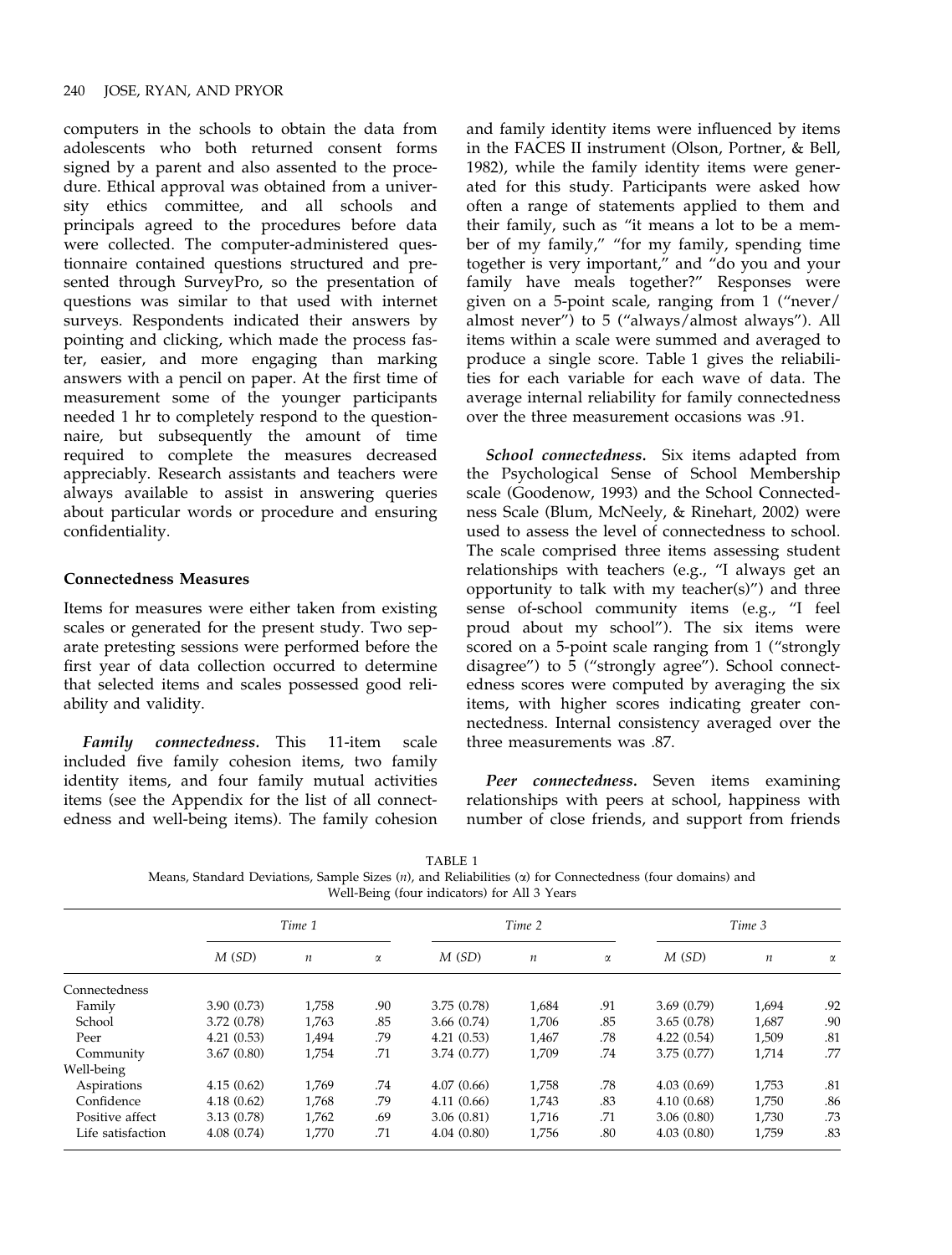were used to assess peer connectedness. All items were generated for this study. The two school peer relationship questions asked how well students got on with their classmates and other students in the school. Item response options ranged from 1 ("not at all well") to 5 ("really well"). The two questions relating to happiness with number of close friends used a 5-point scale ranging from 1 ("very unhappy") to 5 ("very happy"). The three peer support questions (e.g., "I can trust my friends with personal problems") used a 5-point Likert scale. The average alpha coefficient over the three waves was .79.

Community connectedness. Four items adapted from the Sense of Community Index (Chipuer & Pretty, 1999) were used to tap community connectedness. A 5-point Likert response scale was used to assess agreement to statements such as "my family and I know at least some of the people who live in our street." The mean of these four items was used to create a score for community connectedness. The average reliability coefficient over the three time periods was .74.

## Measurement Model of the Connectedness Variables

Models using global connectedness. The latent variable of global connectedness used the four key domains of connectedness as indicators: family, school, peers, and community. The mean of each summed scale was used to provide the four observed indicators at each time period. A confirmatory factor analysis yielded a good fit for each of the 3 years (comparative fit index  $[CFI] = .98, .99,$ and .98; and root mean square error of approximation  $[RMSEA] = .04, .03, and .05$ . Over the three measurement occasions, the standardized path coefficients from the second order latent connectedness variable to the observed domains of connectedness ranged from .67 to .72 (family), .75 to .82 (school), .54 to .61 (peers), and .44 to .51 (community).

Models using domains of connectedness. To ensure that models in SEM are not under-identified or over-identified, it has been recommended that latent variables have at least three measured indicators (Little, Cunningham, Shahar, & Widaman, 2002). For each domain of connectedness, individual items were randomly assigned to one of three parcels and then averaged (see the Appendix for list of items in each parcel). After random assortment of items into parcels occurred, it was observed that one parcel for peer connectedness comprised two items that both addressed peer relationships at school: "how well do you get on with your classmates?" and "how well do you get on with other students in your school?" Theorizing that this parcel might also be correlated with school connectedness, two confirmatory factor analyses of the four correlated connectedness factors (domains of connectedness) were conducted with SEM: the first with this parcel loading only on peer connectedness and the second with loadings from this parcel to both peer connectedness and school connectedness. Although both models adequately fitted the data, a chi-square difference test showed significant model fit improvement when both loadings were included ( $p < .0001$  for all three measurement occasions). The standardized path coefficients from this parcel to the latent school connectedness variable were small (.20, .23, and .27), but consistent, and given the theoretical link between the items in this parcel to school connectedness, this double-loading was retained in subsequent model analyses. This model showed adequate model fit at all three measurement occasions (CFIs = .98, .99, and .98; RMSEAs = .04, .03, and .05). Over the three measurement occasions, the other standardized path coefficients from the latent connectedness factors to the observed parcels ranged from .86 to .90 (family), .78 to .87 (school), .38 to .94 (peers), and .46 to .98 (community).

# Well-Being Measures

The latent variable of well-being (see the Appendix) was constructed from four measured indicators: future orientation (four items), confidence (four items), life satisfaction (three items), and positive affect (three items). Future orientation, confidence, and life satisfaction items were measured on a 5-point Likert scale ranging from 1 ("strongly disagree") to 5 ("strongly agree"). The questions on future orientation were adapted from the Ryff Well-being Scale (Ryff & Keyes, 1995). Students responded to items such as "I am serious about working hard now so that I have a good future" and "I often think about my future (what I want to do with my life)." The three questions for confidence were adapted from both the Ryff Well-being Scale and the Rosenberg Self-Esteem scale (Rosenberg, 1965). Items included "I am proud of who I am" and "I feel I am able to do things as well as most people." The life satisfaction items were adapted from the Subjective Well-Being Scale (Diener, Emmons, Larsen, & Griffen, 1985) and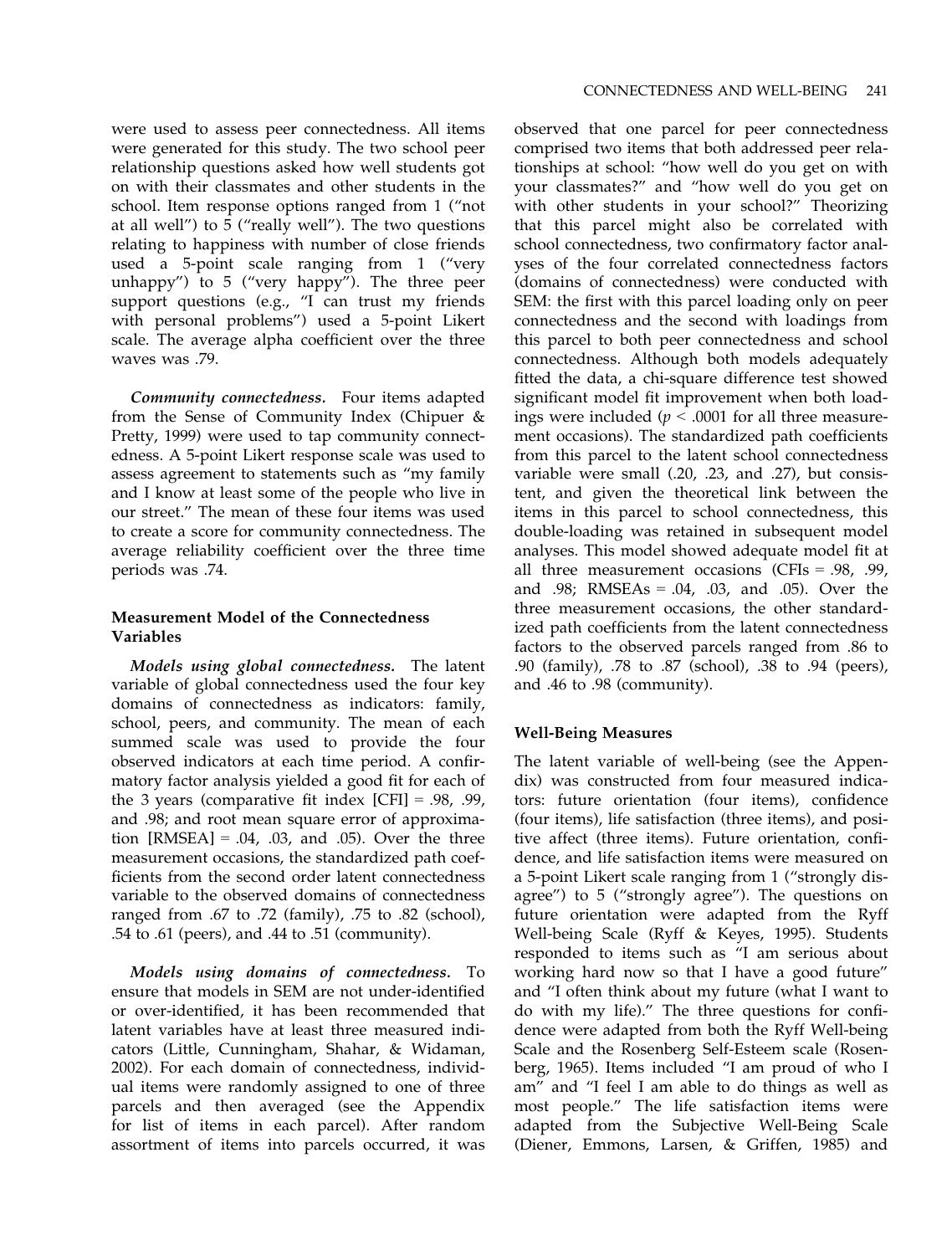included "I am happy with my life" and "so far I have the important things I want in life." Positive affect was measured by asking participants how many days in the last week they had felt: "happy," "hopeful about the future," and "enjoyed life." The response range was 1–4, with 1 ("less than 1 day") to 4 ("5–7 days"). The three items for positive affect were adapted from positive items on the CES-D instrument (Radloff, 1977). All items for each well-being indicator were averaged to form respective summed scores for use as measured indicators of the SEM latent well-being construct. Averaged over the three measurement occasions, the reliabilities for the well-being subscales were acceptable:  $\alpha s = .78$  (future orientation), .83 (confidence), .78 (life satisfaction), and .71 (positive affect).

A confirmatory factor analysis of the well-being latent variable structure yielded an adequate model fit at all three measurement occasions (CFIs = .95, .95, and .94; RMSEAs = .06, .06, and .07). Across the three measurement periods, standardized path coefficients from the latent well-being factor to the measured variables ranged from .41 to .83 (future orientation), .63 to .80 (confidence), .58 to .86 (life satisfaction), and .51 to .83 (positive affect).

#### Statistical Analyses

Missing data. Analyses were conducted on the 1,774 participants who completed all three measurement occasions. However, within each measurement occasion there were instances of missing data resulting from particular items not being completed by participants. Table 1 gives information about how many participants provided information for each of the connectedness and well-being variables across the three waves of data  $(n)$ . Apart from items used for the peer connectedness variable, only small amounts of missing data for individual items were noted (less than 3.6%). Missing values were accounted for by means of full information maximum likelihood (FIML) estimations in the SEM analyses. We did so for two reasons. First, to maximize statistical power it is desirable to include as many cases as possible in the analyses. Second, in longitudinal studies, it is difficult to show that data are missing at random. Studies indicate that even if data are not missing at random, FIML is still a more effective way of handling missing data than traditional procedures, such as list wise deletion or single- or two-way imputation (Enders, 2001; Newman, 2003).

SEM. Data were analyzed by computing longitudinal SEM with Amos 16.0 (Arbuckle, 2007). For both global connectedness and connectedness by domain, we created three competing models to describe the empirical data: a fully cross-lagged model (with T1–T2, T2–T3, and T1–T3 cross-lagged paths; see Figure 1), a partial cross-lagged model (no T1–T3 cross-lag paths), and a correlational model (no cross-lags). The two latent constructs of global connectedness and well-being were indicated by four indicators each at each measurement occasion. When analyzing data at the domain level of connectedness, each model comprised all four domains of connectedness (family, school, peers, and community), with the latent constructs of connectedness to each domain indicated by three parcels each at each measurement occasion, whereas well-being was again indicated by four indicators at each measurement occasion. To model autocorrelations between the different measurement occasions, we estimated covariances between error terms between all corresponding parcels collected at subsequent measurement occasions (T1–T2, T2– T3, and T1–T3).

Figure 1 depicts the hypothesized fully crosslagged effects model. This model allowed for testing other theoretically plausible models nested within it. The partial cross-lagged model (paths between adjacent time periods only) was modeled by constraining the T1–T3 cross-lagged paths to zero. The correlational model was modeled by constraining all cross-lagged paths to zero. The more parsimonious model should be preferred over the more complex model provided that omitting the cross-paths does not lead to significant deterioration of the model fit (Schermelleh-Engel, Moosbrugger, & Mϋller, 2003). Differences in fit between nested models were tested using the  $\chi^2$  difference test. For the evaluation of overall model fit, three different fit indicators were used: chi-square/df ratio value, RMSEA, and CFI. Although there is no established cut-off for the ratio value, most researchers assert



FIGURE 1 The Hypothesized Fully Cross-Lagged Model.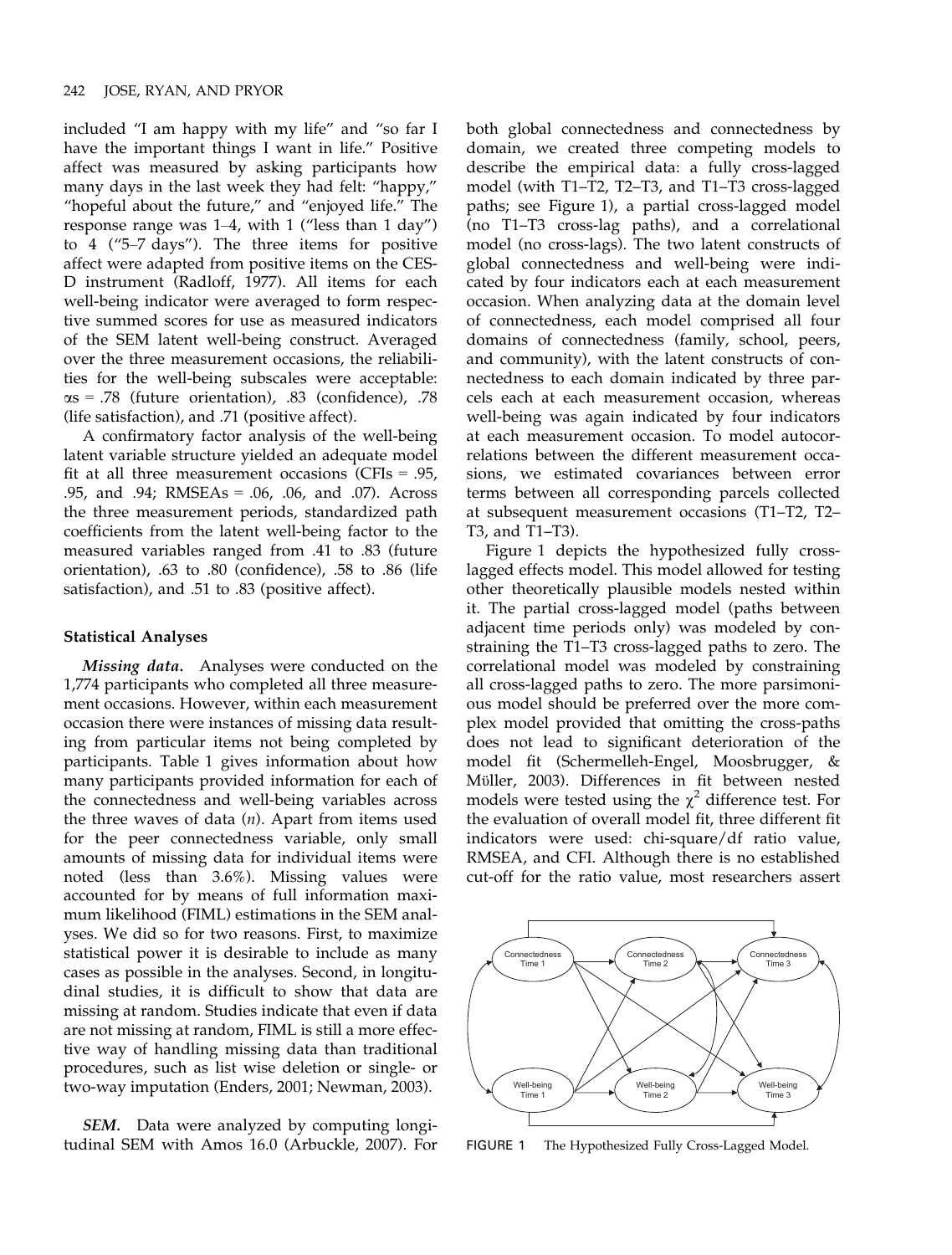that a value below 3.0 indicates good model fit. According to Browne and Cudeck (1993), an RMSEA  $\leq$  .05 indicates a very good model fit and a  $CFI \geq 0.95$  indicates good model fit.

#### RESULTS

### Descriptive Statistics

Means, standard deviations, and reliabilities are shown in Table 1. Means of all scales fell above the midpoint, which signals a potential violation of the normal distribution assumption used in SEM. We tested for kurtosis and skewness (Tabachnick & Fidell, 2001) at both the item and parcel level. Two individual items were slightly kurtotic, although none were skewed. There was no evidence of kurtosis or skewness at the parcel level. These minor violations should not affect present analyses because maximum likelihood estimations are robust against such violations in the case of large samples, that is,  $N > 400$  (see Schermelleh-Engel et al., 2003).

## Mean Group Differences by Age, Gender, and SES

To examine the data further, a three-way repeated measures MANOVA was performed using age (three cohort groups), gender, and SES (high vs. low) as the independent variables on the outcomes of the four domains of connectedness and wellbeing. Gender yielded a multivariate main effect, and at the univariate level male participants were found to report higher levels of family and community connectedness as well as well-being, but female participants reported higher levels of peer connectedness. The main effect for cohort group was explained by a decreasing linear trend by age for all variables except community connectedness, which manifested about equal levels across the three age groups. SES predicted only one outcome: students from higher decile schools reported higher community connectedness. Gender by cohort group interactions were found for family and school connectedness, and well-being. In all three cases, female participants displayed a sharper decline than male participants with increasing age. Results for time reflected the cohort group results, namely, over time all outcomes decreased except community connectedness, which increased. These results largely corroborate the findings in the literature, which shows that middle adolescents report higher levels of maladjustment and lower levels of positive adjustment than young adolescents (Hankin et al., 1998; Nolen-Hoeksema, 1994). In contrast, it seems that community connectedness was the only measure which increased over these 3 years.

#### Structural Equation Modeling

Before interpreting the SEM results with respect to each of our research questions, an evaluation of the fit of the models to the empirical data was required. Fit indices for all models were examined to determine their fit with the data (see Table 2). The models using global connectedness yielded a good chi-square ratio, and CFI and RMSEA fit indices indicated a good level of fit as well. For the models that included all four domains of connectedness, the chi-square ratio, CFI, and RMSEA fit indices were also very good for all specified models.

# Examination of the Underlying Conditions Required for Investigating Causal Relations Between Connectedness and Well-Being

Concurrent correlations between connectedness and well-being are of interest because previously observed strong associations between the two constructs (primarily with indicators of maladjustment) suggest that mutual influences may exist. In the present data, concurrent correlations between connectedness and well-being were highest for global connectedness (.79–.88), illustrating the stronger relation that global connectedness has with wellbeing compared with connectedness in any single domain. Within the individual domains of

TABLE 2 Fit Indices for the Correlational, Partial Cross-Lagged (T1–T2 & T2–T3), and Fully Cross-Lagged (T1–T2, T2–T3, T1–T3) Models Incorporating All Measurement Occasions

|                                       | Fit indices    |     |       |       |      |
|---------------------------------------|----------------|-----|-------|-------|------|
|                                       | $\chi^2$ value | df  | Ratio | RMSEA | CFI  |
| Models using global connectedness     |                |     |       |       |      |
| Correlational                         | 707.11         | 219 | 3.23  | .04   | 0.98 |
| Partial cross-lagged                  | 646.59         | 215 | 3.00  | .03   | 0.98 |
| Fully cross-lagged                    | 639.51         | 213 | 3.00  | .03   | 0.98 |
| Models using domains of connectedness |                |     |       |       |      |
| Correlational                         | 2.218.82       | 984 | 2.26  | .03   | 0.98 |
| Partial cross-lagged                  | 2.066.14       | 968 | 2.13  | .03   | 0.98 |
| Fully cross-lagged                    | 2,055.29       | 960 | 2.14  | .03   | 0.98 |

Note.  $T = measurement$  occasion; ratio = chi-square/df;  $RMSEA$  = root mean square error of approximation;  $CFI = com$ parative fit index.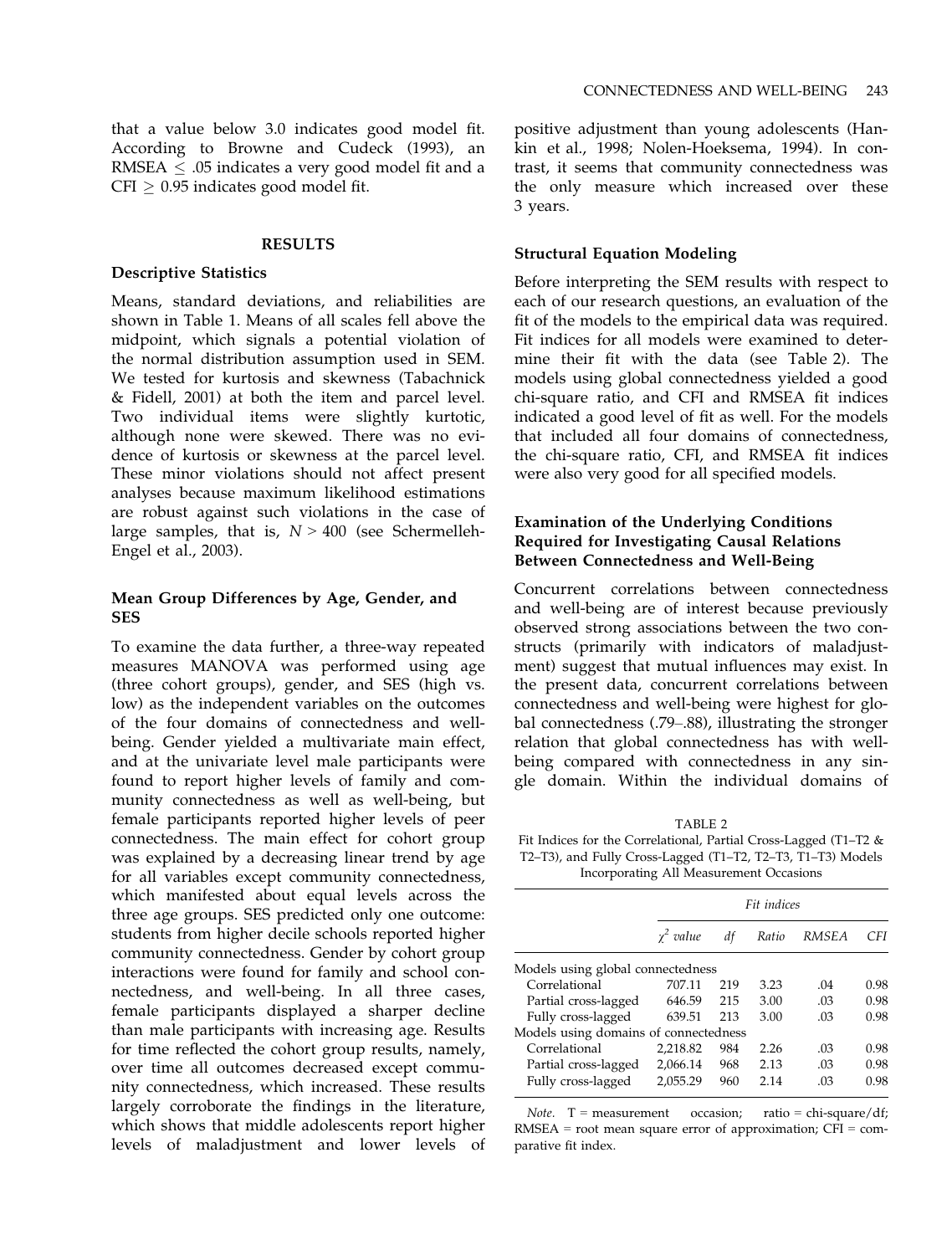connectedness, concurrent correlations with wellbeing were highest for family connectedness (.51 –.62) and school connectedness (.53–.65), somewhat lower for peer connectedness (.37–.55), and lowest for community connectedness (.22–.34), with all correlations statistically significant across all three measurement occasions. A related issue was the degree to which the four domains of connectedness intercorrelated with each other at the three time points. Correlations varied between .51 (family and school) and .30 (peer and community) at T1, and were similar at T2 (between .44 and .24) and T3 (between .40 and .19). It is important to note that no high correlations were obtained, and all four domains were moderately intercorrelated, as was expected.

Next, we turn to the question of how stable the domains of connectedness and well-being were over time. Over the time-span of 1 year, stabilities were moderately high (ranging from .40 to .74). The knowledge that global connectedness, each of the domains of connectedness, and well-being are only moderately stable over time is important because it provides significant leeway for reciprocal effects between the two constructs to occur.

Finally, the correlational models were tested against the saturated, fully cross-lagged models to determine whether the more complex cross-lagged models provided a better fit to the data than the more parsimonious correlational models. First, we describe the results for the analyses using global connectedness including all three measurement occasions. The correlational model for global connectedness, which omits all the cross-lagged paths from the model, showed a significant ( $p < .0001$ ) deterioration in model fit compared to the fully cross-lagged path model. Having established that a fully cross-lagged model fitted the data better than a correlational model, we then examined the  $\chi^2$  difference in model fit between the fully cross-lagged model and a partial cross-lagged model that did not have T1–T3 cross-lags. The difference in  $\chi^2$  was much smaller, although still significant  $(p < .03)$ , however, given our large sample size  $(n = 1.774)$ , this may only be a trivial difference in model fit. As Schermelleh-Engel et al. (2003) note, the  $\chi^2$  difference test is directly affected by sample size, and in large samples trivial differences may become significant. Consequently we considered the possibility that T1–T3 paths should be included in the final model.

Turning to the models using domains of connectedness, we noted a significant deterioration in fit again between the correlational model and the fully cross-lagged model. Therefore, a cross-lagged path model should be preferred. When comparing the fully cross-lagged model to the partial crosslagged model, omission of the T1–T3 cross-lagged paths did not lead to deterioration in model fit. Given that the fit of the partial cross-lagged model is not significantly worse than the fit of the fully saturated cross-lagged model, the more parsimonious model should be favored. All eight of the T1–T3 cross-lagged paths in the fully cross-lagged model were non significant, suggesting that any effects between domains of connectedness and well-being in non adjacent years were fully mediated by the measurement of these variables in the intervening year.

Taken together, the comparison of model fits of the correlational, partial cross-lagged, and fully cross-lagged models suggests that when examining the relation between well-being and global connectedness, the cross-lagged path models are the more appropriate way to describe the data, although the small but significant change in model fit suggests that the fully cross-lagged model may fit the data better than the partial cross-lagged model. In the models using domains of connectedness, the crosslagged path models provided superior fit to the correlational model; however, of the two crosslagged models, the partial (T1–T2 & T2–T3) crosslagged model seems to be the most appropriate model to describe the empirical data.

## Examination of the Cross-Lagged Effects Between Connectedness and Well-Being

A consideration of Table 3 (see also Figure 2) reveals that for the model using global connectedness, two of the possible four 1-year cross-lag paths reached significance, and both these paths flowed from connectedness to well-being. Neither of the cross-lags from well-being to connectedness was significant.

An examination of the models using individual domains of connectedness, however, revealed that significant cross-lag paths were found to occur in both directions for some domains. Among the cross-lag paths from connectedness to well-being, four of the eight paths reached significance. Family connectedness and school connectedness were found to be significant predictors of subsequent well-being for the paths between Time 1 and Time 2 and also for Time 2 and Time 3. No significant cross-lagged path was identified from either peer connectedness or community connectedness to well-being. Among the cross-lagged paths in the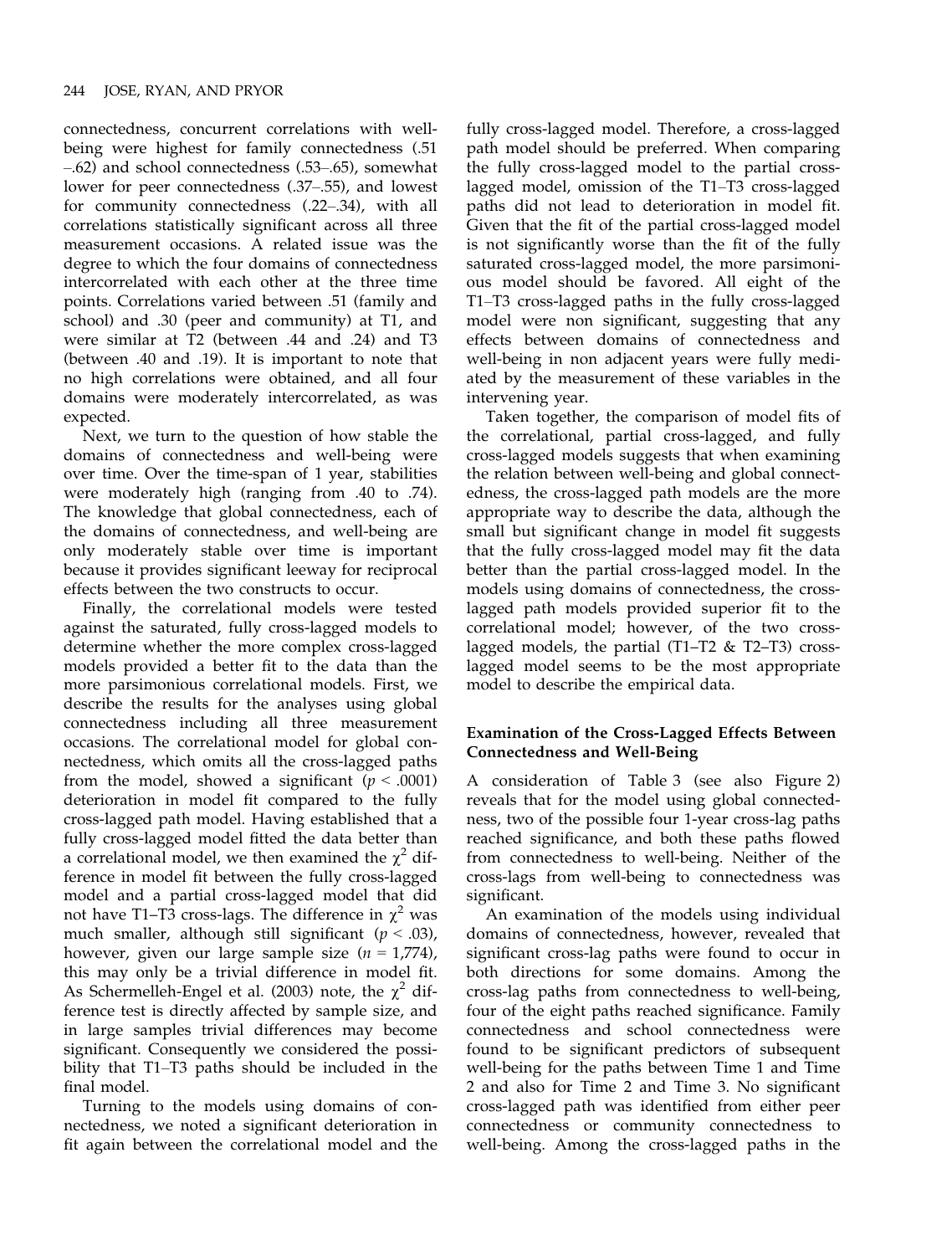TABLE 3 Estimated Coefficients for Cross-Lagged Path Coefficients for Both the Global Connectedness and Domains of Connectedness Path Models

|                                                      | WB T <sub>2</sub>                               | Conn T1 to Conn T2 to<br>WB T <sub>3</sub>      | WB T1 to<br>Conn T <sub>2</sub>                      | WB T <sub>2</sub> to<br>Conn T <sub>3</sub> |
|------------------------------------------------------|-------------------------------------------------|-------------------------------------------------|------------------------------------------------------|---------------------------------------------|
| Global Conn<br>Family<br>School<br>Peer<br>Community | $.38***$<br>$.12***$<br>$.06*$<br>.03<br>$-.05$ | $.20^*$<br>$.06^*$<br>$.08***$<br>$-.00$<br>.02 | $-.03$<br>$.15***$<br>$.19***$<br>$.08^*$<br>$12***$ | .08<br>.04<br>$.13***$<br>.06<br>.02        |

 $Note. T = measurement$  occasion;  $Conn = connectedness;$  $WB =$  well-being.

 $*_{p} < .05; **_{p} < .01; **_{p} < .001.$ 



FIGURE 2 Standardized Structural Equation Modeling Maximum Likelihood Estimates for the Fully Cross-Lagged Model Using Global Connectedness (also see Table 3). Note. Fit statistics:  $\chi^2$  (213,  $N = 1,774$ ) = 639.51,  $p < .001$ , comparative fit index = .98, root mean square error of approximation = .037.  $**p* < .05; ***p* < .001.$ 

opposite direction, from well-being to domains of connectedness, five of the eight paths proved to be statistically significant. All four paths in the interval between the first two measurement points were found to be significant, although only the path to school connectedness reached significance in the interval between the second and third measurement points. This asymmetry may mean that the well-being to connectedness relation wanes with increasing age. The magnitude of the significant cross-lag paths from global connectedness to wellbeing was moderate in size, although at the domain level of analysis, the magnitudes were smaller, with the cross-lag paths from well-being to connectedness larger than those from connectedness to well-being. Together, these results suggest that when investigating connectedness at a global level, connectedness influences subsequent well- being, but not vice versa. However, when investigating linkages at the domain level of connectedness, there seem to be some reciprocal influences, in particular between well-being and both family and school domains of connectedness.

# Possible Moderators of Age, Gender, and Socioeconomic Status

Although not predicted, it was possible that important demographic variables might have functioned as moderators of the relationships identified above. Equality constraints were employed to examine whether age, gender, and socioeconomic status differences could be identified. No gender differences were noted for the overall connectedness model, and only a single result was obtained for the domains of connectedness model after adopting a Bonferroni adjustment for the number of analyses performed: peer connectedness at T2 predicted well-being at T3 more strongly for male participants,  $\chi^2$  ch(1) = 9.5,  $p < .001$ , males = .10 and  $f$ emales =  $-.06$ . No differences were noted for socioeconomic status in either model.

On the other hand, several age differences were identified. For both models, stability of well-being was found to be stronger for the older cohorts: between T1 and T2,  $\chi^2$  ch(2) = 20.5,  $p < .001$ , youngest cohort = .39, middle cohort = .48, and oldest cohort = .79; and between T2 and T3,  $\chi^2$  ch(2) = 23.0,  $p < .001$ , youngest cohort = .36, middle  $\text{cohort} = .66$ , and oldest  $\text{cohort} = .62$ . No age differences were noted for the overall connectedness model, but one finding was identified for the domains of connectedness model: well-being at T2 predicted peer connectedness at T3 most strongly for the youngest cohort,  $\chi^2$  ch(2) = 11.4,  $p < .001$ , youngest cohort = .21, middle cohort =  $-.03$ , and oldest cohort  $= .04$ . In sum, these three moderators had little influence on the basic relations identified in the models run on the overall sample.

#### DISCUSSION

The chief aim of this investigation was to determine whether or not social connectedness and psychological well-being exhibited a reciprocal relation over time for adolescents. Longitudinal data were collected over a 3-year period from a large sample of adolescents, and SEM analyses were used to investigate this relation. To answer our primary research question, we first investigated the underlying conditions required to conduct this analysis.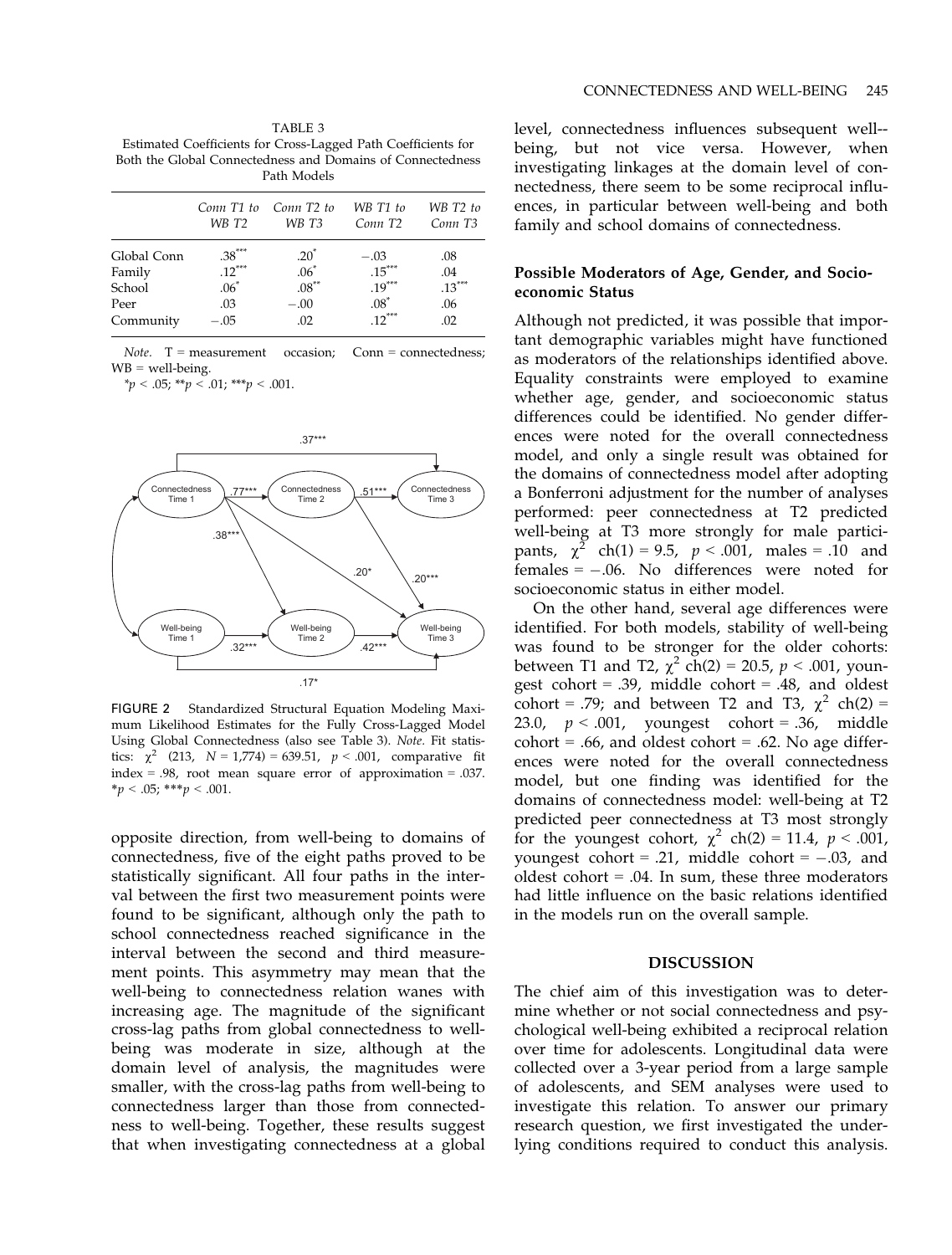Specifically, we were interested in concurrent correlations between connectedness and well-being, the stability of these constructs over time, and the path model that best described the temporal relation between these phenomena.

Regarding concurrent correlations, results were congruent with predictions that a moderate relation would be found. Significant correlations were found between global connectedness, domain-specific connectedness, and well-being. These findings confirm that a significant association exists between measures of connectedness and well-being in young people concurrently. The positive association between connectedness and well-being has been reported by several other authors (e.g., Witherspoon et al., 2009; Woolley et al., 2009; Zimmer-Gembeck et al., 2006); however, the present study is one of the few investigations incorporating multiple indicators of connectedness and well-being over time. The relative sizes of these relations indicated that family and school connectedness were more strongly associated with well-being than peer or community connectedness.

The next issue investigated was that of construct stability. Our data showed that, consistent with predictions, connectedness and well-being were moderately stable over time. The level of stability of these phenomena is important, as it constrains to what degree researchers can investigate the relations between these constructs longitudinally. Our results also indicated that cross-lagged path models fitted the data better than a correlational model.

Having satisfied underlying conditions, we then examined the temporal relation between connectedness and well-being. When connectedness was conceptualized at a global level, a reciprocal relation was not supported by the data; global connectedness was found to predict well-being but not the reverse. In contrast, support for a bi-directional relation emerged when connectedness was measured at the domain level, specifically for family and school connectedness. Why this apparent inconsistency between molar and molecular viewpoints? The global connectedness latent construct captures the common variance across these four domains and thus presents a different picture of these relations than do the four individual domains. The global construct is useful in that it presents a more general picture of the nature of connectedness in relation to well-being, but the domain view is also useful because it conveys the nature of the more particular relations tied to specific types of connectedness. We argue that both perspectives, despite their apparent contradiction,

have value and should be recognized for what they say. We believe that the statistical discrepancy is caused by the fact that the global connectedness construct is a mathematical combination of three connectedness domains that do not evidence consistent reciprocation over time, with a single connectedness domain (i.e., school) that does evidence consistent reciprocation over time. Conceptually, we feel that these results suggest that well-being is somehow more stimulative of behaviors that tie adolescents to schools (and to families) over time, more so than for connections to peers and communities. It seems that engaging with schools is a qualitatively different experience for adolescents than engaging with peer groups and communities, and we see this issue a useful direction for future research.

Current findings for school connectedness are congruent with previous studies that have found positive effects on well-being (Anderman, 2002; Gillison et al., 2008; Israelashvili, 1997; You et al., 2008). The present study also found that family connectedness had a particularly strong role to play in the subsequent well-being of young people as well, similar to the findings of Libbey et al. (2002). In contrast, we did not find that peer connectedness was especially influential, as McGraw et al. (2008) have found. Researchers have noted that the influence of peer connectedness may be two-edged: beneficial when peer norms are positive and deleterious when peer norms are negative (e.g., Mounts & Steinberg, 1995). This information is important to those working in the area of positive youth development with an intention to foster well-being. These findings suggest that enhancing youth connectedness within various social domains can have positive benefits for overall well-being, and this is especially the case for relations with family and schools. The results also indicate that feeling good about oneself (well-being) in some cases might lead one to become better connected to people in different contexts (see Table 3: well-being at T1 predicted higher connectedness in all four domains at T2). This well-being-to-connectedness path is consistent with a robust finding identified in the literature on happiness, which is that happy people tend to have better interpersonal relationships over time than do their less happy peers (Lyubomirsky, King, & Diener, 2005).

Another important result from the current study is that examining effects over a 2-year timeframe suggests that the positive impact of domain-specific connectedness diminishes over time (any impact between domain-specific connectedness at T1 and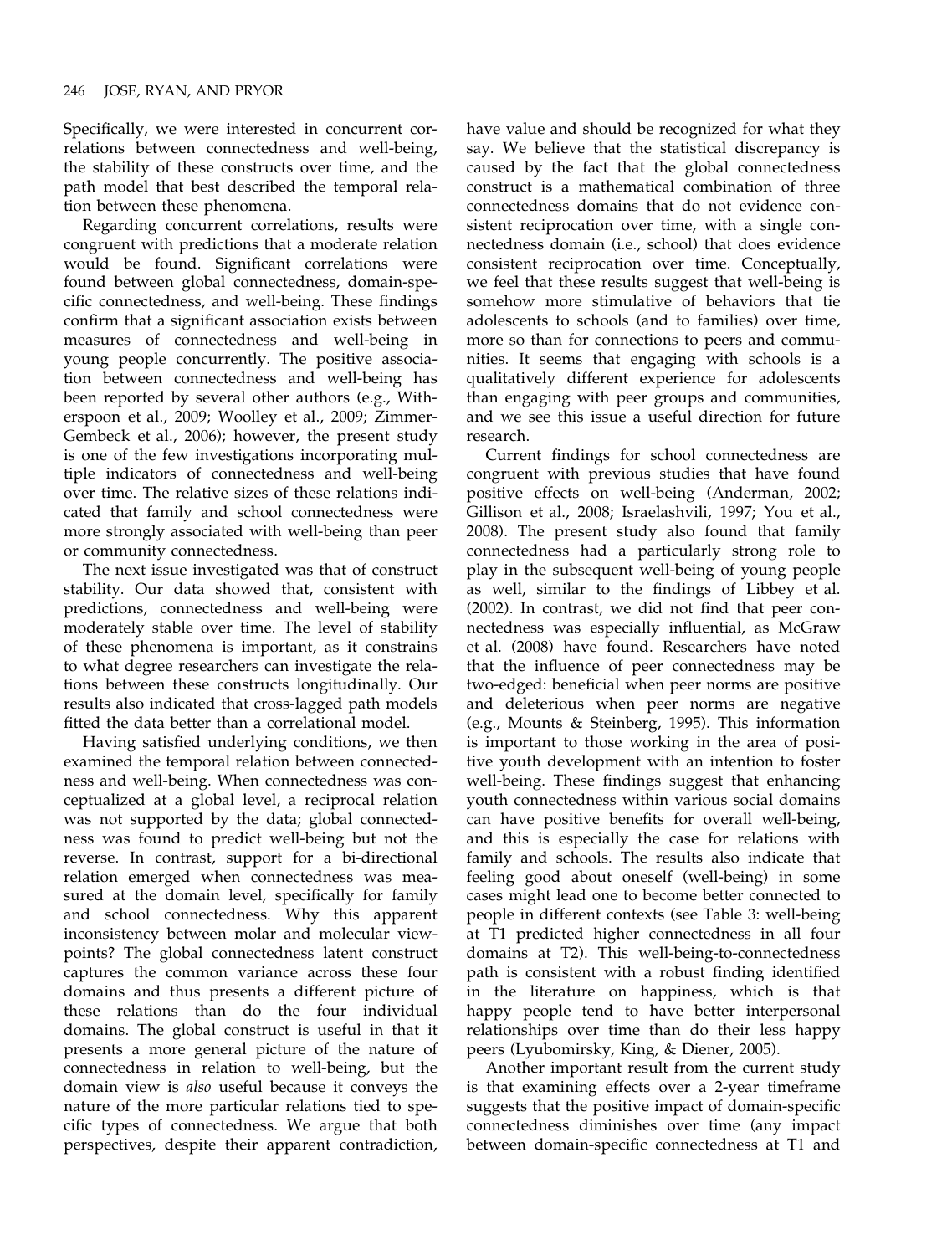well-being at T3 was found to be fully mediated by domain-specific connectedness at T2). Therefore, to maintain positive impacts on well-being enduringly, interventions aimed at improving connectedness should try to focus on enhancing adolescents' abilities to maintain connectedness over time, for example, by building individual capabilities for developing meaningful relationships such as practicing acts of kindness, making time for others, expressing appreciation and affection, managing conflict, communicating through honest self-disclosure, and being supportive and loyal (Catalano et al., 1999; Larson, 2000; Park, 2004; Roth & Brooks-Gunn, 2003). Simply offering isolated opportunities for connection, without fostering long-lasting capability-enhancing strategies and techniques, is unlikely to yield long-term benefits.

The findings also raise the possibility that important differences may exist between social systems in terms of their impact upon the relation between connectedness and well-being. Our data suggest that the familial and school environments, for instance, may be more salient for positive aspects of functioning over time. Although the literature discusses the increasing importance of peers during this period of adolescence (Steinberg, 2010), our results show the primacy of family connections in predicting adolescent well-being outcomes. Also, it is notable that many of the school connectedness items used in this study (see Appendix) refer to the perceived relationship with one's teacher or teachers, so one tentative interpretation of our findings could be the critical importance of connectedness to a significant adult who cares for and respects the teenager (e.g., Persson, Kerr, & Stattin, 2007). Peer and community contexts, by contrast, may play key roles in other outcomes or later in life.

The larger values for both concurrent correlations and estimated cross-lagged path coefficients between global connectedness and well-being compared with domain-specific connectedness and well-being suggest that there may be additive, complementary, or potentially multiplicative effects across domains. Adolescents who report high connectedness across several or all domains may derive additional positive effects on well-being beyond those associated with domain-specific effects. Furthermore, global connectedness could in part be capturing the ability (or perception thereof) of the individual to establish and maintain meaningful relationships across widely varying contexts. Future analyses of our data will help to elucidate these pathways. What is clear at this juncture,

however, is that an overall sense of belonging to key domains in one's life predicts well-being in important ways.

How generalizable are these results? Examination of three important demographic moderators (age, gender, and SES) suggests that the abovementioned findings are broadly applicable to boys and girls of early and middle adolescence across different income levels in New Zealand. The few significant findings indicate that peer relationships may function somewhat differently for male students than female students, and it seems, as one would expect, that well-being is more changeable over time for younger adolescents. On balance, however, it seems that the basic cross-lag relationships that we identified previously seem to function very similarly across age, gender, and SES boundaries. Other potential moderators such as geographical region (e.g., rural vs. urban) and ethnic group membership should be investigated in the future as well.

The findings should be considered within the context of several limitations in the methodology. First, since there is a lack of consensus in the field concerning how to measure social connectedness, some of the present measures—that is, those specifically created for this study—may not map onto other researchers' measures very well. We agree with Barber and Schluterman (2008) that greater uniformity of connectedness measures will be helpful in moving the field forward. Second, we created connectedness measures with varying numbers of items, and this fact might have contributed to the finding that community connectedness, for example, with four items, did not predict well-being as well as other types of connectedness measured with a greater number of items. On this point, what Chipuer and Pretty (1999) refer to as "community" connectedness might better be termed "neighbourhood" connectedness given the content of their items, and future work would do well to differentiate the effects of neighborhoods and communities. Third, although adequate internal reliabilities were obtained on all measures across the age-span tested here, older participants probably experienced less difficulty in reading and reliably interpreting all of the measures than the youngest participants. And fourth, a multimethod approach to youth connectedness, using informants other than the young person such as parents, teachers, and peers, would be helpful in substantiating validity of these self-report measures.

An important implication of these findings is that well-being seemingly can be improved indirectly,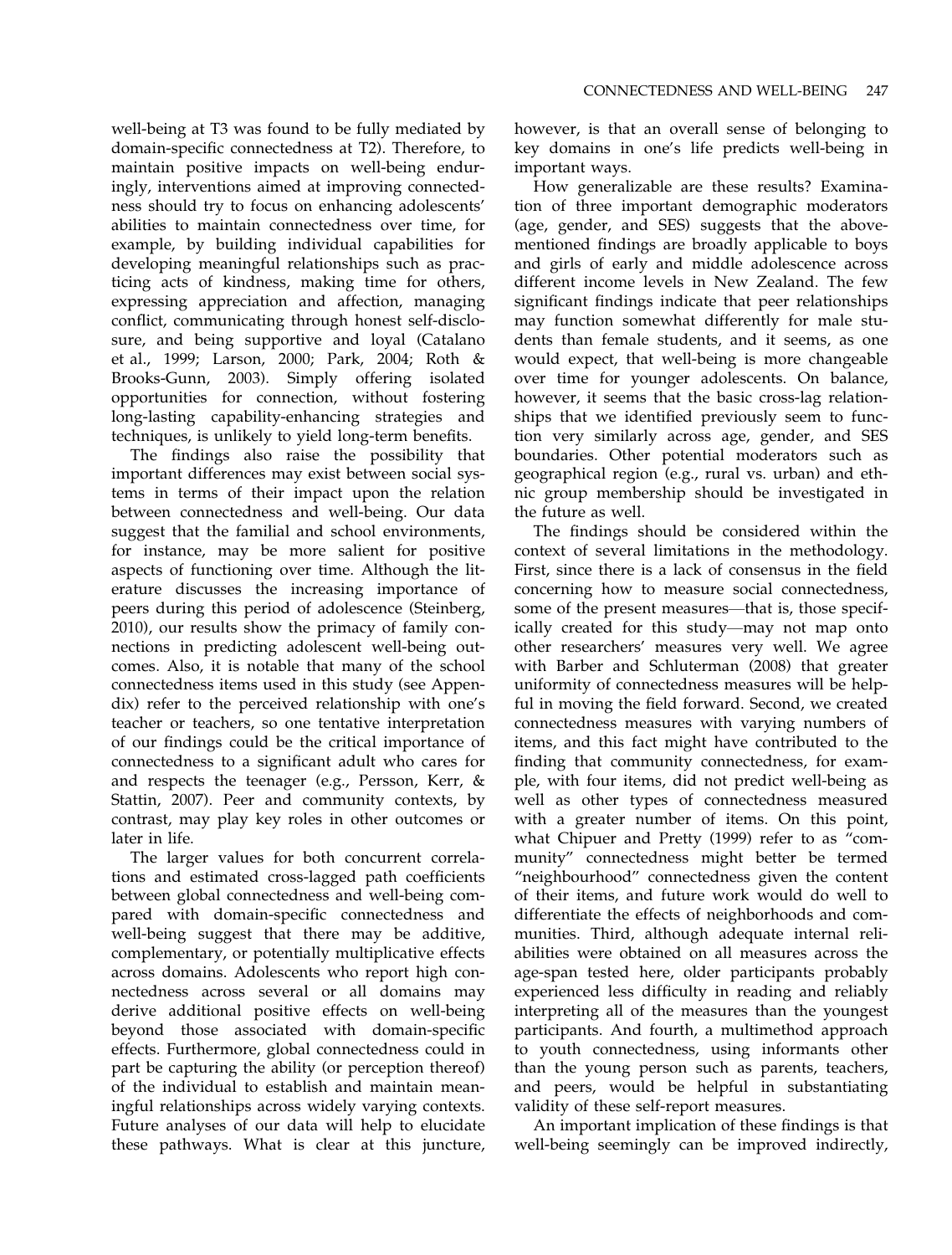#### 248 JOSE, RYAN, AND PRYOR

and perhaps lastingly, by fostering positive relationships of youth within families and schools, and to a certain degree with communities and peers as well. Well-being would seem to be based on a foundation of reciprocal, caring, and responsive relationships that teenagers participate in within the important ecological domains of their lives. Satisfying the need to be connected with others (Baumeister & Leary, 1995; Ryan & Deci, 2000) seems to provide adolescents a substantial basis for feeling positive about themselves and their future; consequently we recommend that interventions and youth programs include a component that encourages healthy connectedness with stimulating and supportive programs and caring adults and peers.

## APPENDIX

#### Parceling for Latent Variables

|                                                                                                         | <b>SEM Parcel</b> |
|---------------------------------------------------------------------------------------------------------|-------------------|
| Family connectedness                                                                                    |                   |
| Do family members watch you play sport or<br>perform in other areas?                                    | 1                 |
| For my family, spending time together is very<br>important                                              | 1                 |
| My family asks each other for help                                                                      | 1                 |
| My family likes to spend free time together                                                             | $\overline{c}$    |
| It means a lot to be a member of my family                                                              | $\overline{c}$    |
| We are proud to be members of our family                                                                | $\overline{c}$    |
| Do you and your family have holidays together?                                                          | $\overline{c}$    |
| We like to do things just as a family                                                                   | 3                 |
| We can easily think of things to do together as<br>a family                                             | 3                 |
| Do you and your family have meals together?                                                             | 3                 |
| Do you and your family spend time going out<br>together?                                                | 3                 |
| School connectedness                                                                                    |                   |
| I feel that my teacher(s) respect me                                                                    | 1                 |
| My teacher(s) understand me                                                                             | 1                 |
| I like going to school                                                                                  | 2                 |
| I always get an opportunity to talk with<br>my teacher(s)                                               | $\overline{2}$    |
| I feel proud about my school                                                                            | 3                 |
| I feel I am treated with as much respect as other<br>students                                           | 3                 |
| Peer connectedness                                                                                      |                   |
| How well do you get on with your classmates?                                                            | 1                 |
| How well do you get on with other students in<br>your school?                                           | 1                 |
| How happy are you with the number of close<br>friends you have outside of school (not school<br>mates)? | 2                 |
| I can trust my friends with personal problems                                                           | 2                 |
| How happy are you with the number of close<br>friends you have in school?                               | 3                 |

(Contd.)

|                                                                                                                                | <b>SEM Parcel</b>   |
|--------------------------------------------------------------------------------------------------------------------------------|---------------------|
| My friends understand and accept me for who<br>I am                                                                            | 3                   |
| My friends and I help each other out                                                                                           | 3                   |
| Community connectedness<br>My family and I know at least some of the<br>people who live in our street                          | 1                   |
| My neighborhood is a good place for young<br>people to grow up in                                                              | 2                   |
| My family and I can count on our neighbors for<br>help                                                                         | 2                   |
| I feel safe walking around my neighborhood at<br>night                                                                         | 3                   |
| Future orientation<br>I am serious about working hard now so that<br>I have a good future                                      | 1                   |
| I often think about my future (what I want to do<br>with my life)                                                              | 1                   |
| I set goals and work hard to achieve them<br>I work hard now for a good future                                                 | 1<br>1              |
| Confidence<br>I am proud of who I am<br>I feel I am able to do things as well as most                                          | 2<br>$\overline{2}$ |
| people<br>I am confident and positive<br>I have many good qualities                                                            | 2<br>$\overline{2}$ |
| Life satisfaction<br>I am happy with my life<br>So far I have the important things I want in life<br>I wouldn't change my life | 3<br>3<br>3<br>3    |
| Positive affect<br>Happy<br>Hopeful about the future<br>Enjoy life                                                             | 4<br>4<br>4         |

Note. SEM = structural equation modeling.

#### REFERENCES

- Anderman, E. M. (2002). School effects on psychological outcomes during adolescence. Journal of Educational Psychology, 94, 795–809.
- Anderman, L. H., & Anderman, E. M. (1999). Social predictors of changes in students' achievement goal orientations. Contemporary Educational Psychology, 24, 21–37.
- Arbuckle, J. L. (2007). AMOS 16. Spring House, PA: Amos Development Corporation.
- Barber, B. K., & Schluterman, J. M. (2008). Connectedness in the lives of children and adolescents: A call for greater conceptual clarity. Journal of Adolescent Health, 43, 209–216.
- Barber, B. K., Stolz, H. E., & Olsen, J. A. (2005). Parental support, psychological control, and behavioral control: Assessing relevance across time, method, and culture.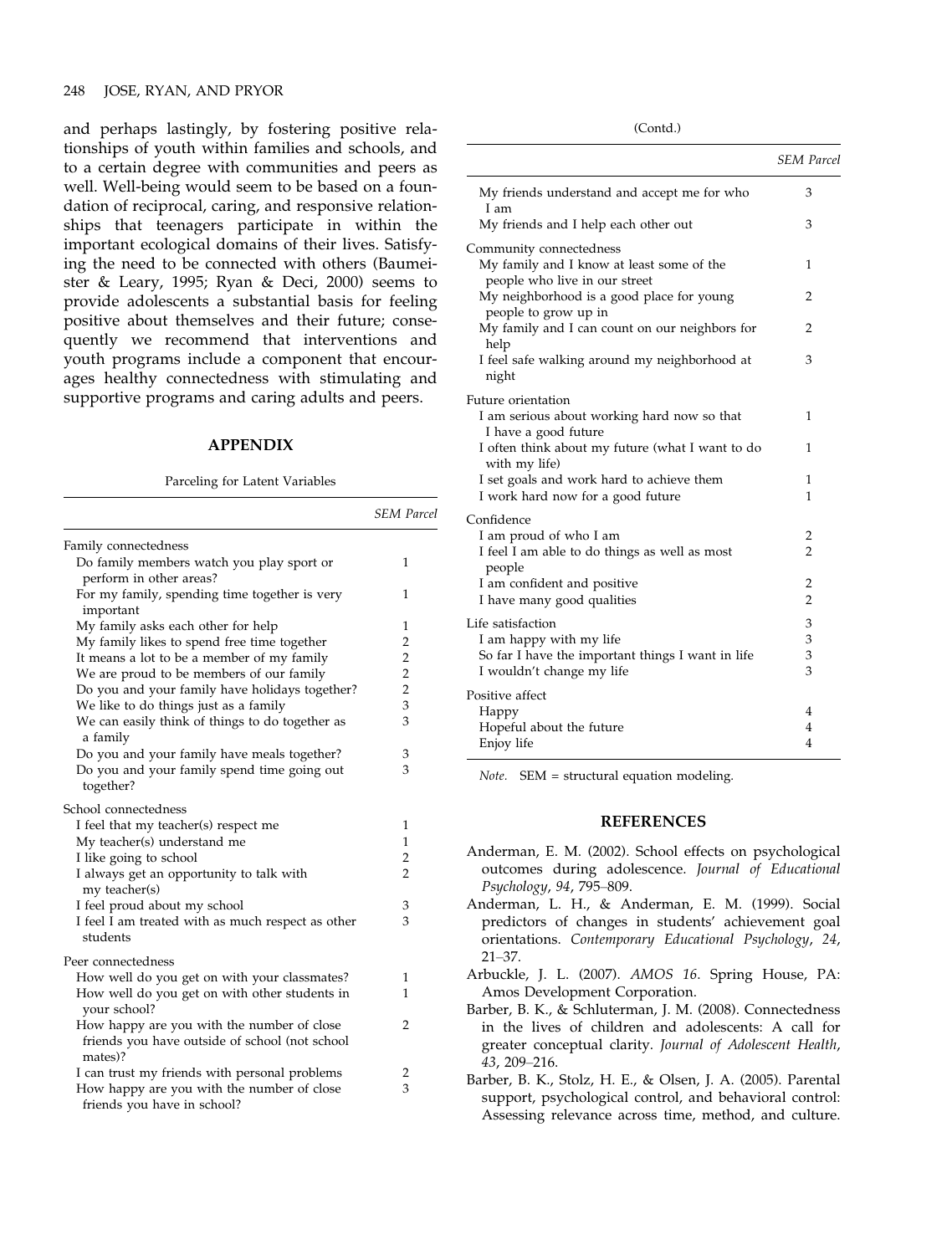Monographs of the Society for Research in Child Development, 70(4), 1–137.

- Baumeister, R. F., & Leary, M. R. (1995). The need to belong: Desire for interpersonal attachments as a fundamental human motivation. Psychological Bulletin, 117, 497–529.
- Beyers, W., Goossens, L., Vansant, I., & Moors, E. (2003). A structural model of autonomy in middle and late adolescence: Connectedness, separation, detachment, and agency. Journal of Youth and Adolescence, 32, 351–365.
- Blum, R. W., McNeely, C. A., & Rinehart, P. M. (2002). Improving the odds: The untapped power of schools to improve the health of teens. Minneapolis: University of Minnesota, Center for Adolescent Health and Development.
- Blum, R. W., & Rinehart, P. M. (1997). Reducing the risk: Connections that make a difference in the lives of youth. Minneapolis: University of Minnesota, Center for Adolescent Health and Development.
- Bond, L., Butler, H., Thomas, L., Carlin, J., Glover, S., Bowes, G. & Patton, G. (2007). Social and school connectedness in early secondary school as predictors of late teenage substance use, mental health, and academic outcomes. Journal of Adolescent Health, 40, 357:e9 –18.
- Boutelle, K., Eisenberg, M. E., Gregory, M. L., & Newmark-Sztainer, D. (2009). The reciprocal relationship between parent–child connectedness and adolescent emotional functioning over 5 years. Journal of Psychosomatic Research, 66, 309–316.
- Bronfenbrenner, U. (1979). The ecology of human development: Experiments by nature and design. Cambridge, MA: Harvard University Press.
- Brookmeyer, K. A., Fanti, K. A., & Henrich, C. C. (2006). Schools, parents, and youth violence: A multilevel, ecological analysis. Journal of Clinical Child  $\mathcal E$  Adolescent Psychology, 35, 504–514.
- Browne, M. W., & Cudeck, R. (1993). Alternative ways of assessing model fit. In K. A. Bollen & J. S. Long (Eds.), Testing structural equation models (pp. 136–162). Newbury Park, CA: Sage.
- Camfield, L., Choudhury, K., & Devine, J. (2009). Wellbeing, happiness, and why relationships matter: Evidence from Bangladesh. Journal of Happiness Studies, 10, 71–91.
- Catalano, R. F., Burgland, M. L., Ryan, J. A., Lonczak, H. C., & Hawkins, J. D. (1999). Positive youth development in the United States: Research findings on evaluation of positive youth development programs. Seattle: University of Washington, School of Social Work, Social Development Research Group.
- Centers for Disease Control and Prevention (2009). School connectedness: Strategies for increasing protective factors among youth. Atlanta, GA: U.S. Department of Health and Human Services.
- Chipuer, H. M., & Pretty, G. M. H. (1999). A review of the sense of community index. Journal of Community Psychology, 14, 24–40.
- Clark, K. E., & Ladd, G. W. (2000). Connectedness and autonomy support in parent-child relationships: Links to children's socioemotional orientation and peer relationships. Developmental Psychology, 36, 485–498.
- Connell, J. P., & Wellborn, J. G. (1991). Competence, autonomy, and relatedness: A motivational analysis of self-system processes. In M. R. Gunnar & L. A. Sroufe (Eds.), Self processes and development: Minnesota Symposium on Child Psychology (Vol. 23, pp. 43–77). Hillsdale, NJ: Lawrence Erlbaum.
- Cowen, E. L. (1991). In pursuit of wellness. American Psychologist, 46, 404–408.
- Crosnoe, R. (2004). Social capital and the interplay of families and schools. Journal of Marriage and Family, 66, 267–280.
- Crosnoe, R., & Elder, G. H. (2004). Family dynamics, supportive relationships, and educational resilience during adolescence. Journal of Family Issues, 25, 571– 602.
- Deci, E. L., & Ryan, R. M. (2000). The "what" and "why" of goal pursuits: Human needs and the self-determination of goal pursuits. Psychological Inquiry, 4, 227–268.
- Diener, E. (2000). Subjective well-being: The science of happiness and a proposal for a national index. American Psychologist, 55, 34–43.
- Diener, E., Emmons, R., Larsen, J., & Griffen, S. (1985). The satisfaction with life scale. Journal of Personality Assessment, 49, 71–75.
- Eisenberg, M. E., Neumark-Sztainer, D., & Perry, C. L. (2003). Peer harassment, school connectedness, and academic achievement. Journal of School Health, 73, 311– 316.
- Enders, C. K. (2001). The impact of nonnormality on full information maximum-likelihood estimation for structural equation models with missing data. Psychological Methods, 6, 352–370.
- Furrer, C., & Skinner, E. (2003). Sense of relatedness as a factor in children's academic engagement and performance. Journal of Educational Psychology, 95, 148–162.
- Gillison, F., Standage, M., & Skevington, S. (2008). Changes in quality of life and psychological need satisfaction following the transition to secondary school. British Journal of Educational Psychology, 78, 149–162.
- Gilman, R., & Huebner, S. (2003). A review of life satisfaction research with children and adolescents. School Psychology Quarterly, 18, 192–205.
- Goodenow, C. (1993). The psychological sense of school membership among adolescents: Scale development and educational correlates. Psychology in the Schools, 30, 79–90.
- Greenspoon, P. J., & Saklofske, D. H. (2001). Toward an integration of subjective well-being and psychopathology. Social Indicators Research, 54, 81–108.
- Hankin, B. L., Abramson, L. Y., Moffitt, T. E., Silva, P. A., McGee, R., & Angell, K. E. (1998). Development of depression from preadolescence to young adulthood: Emerging gender differences in a 10-year longitudinal study. Journal of Abnormal Psychology, 107, 128–140.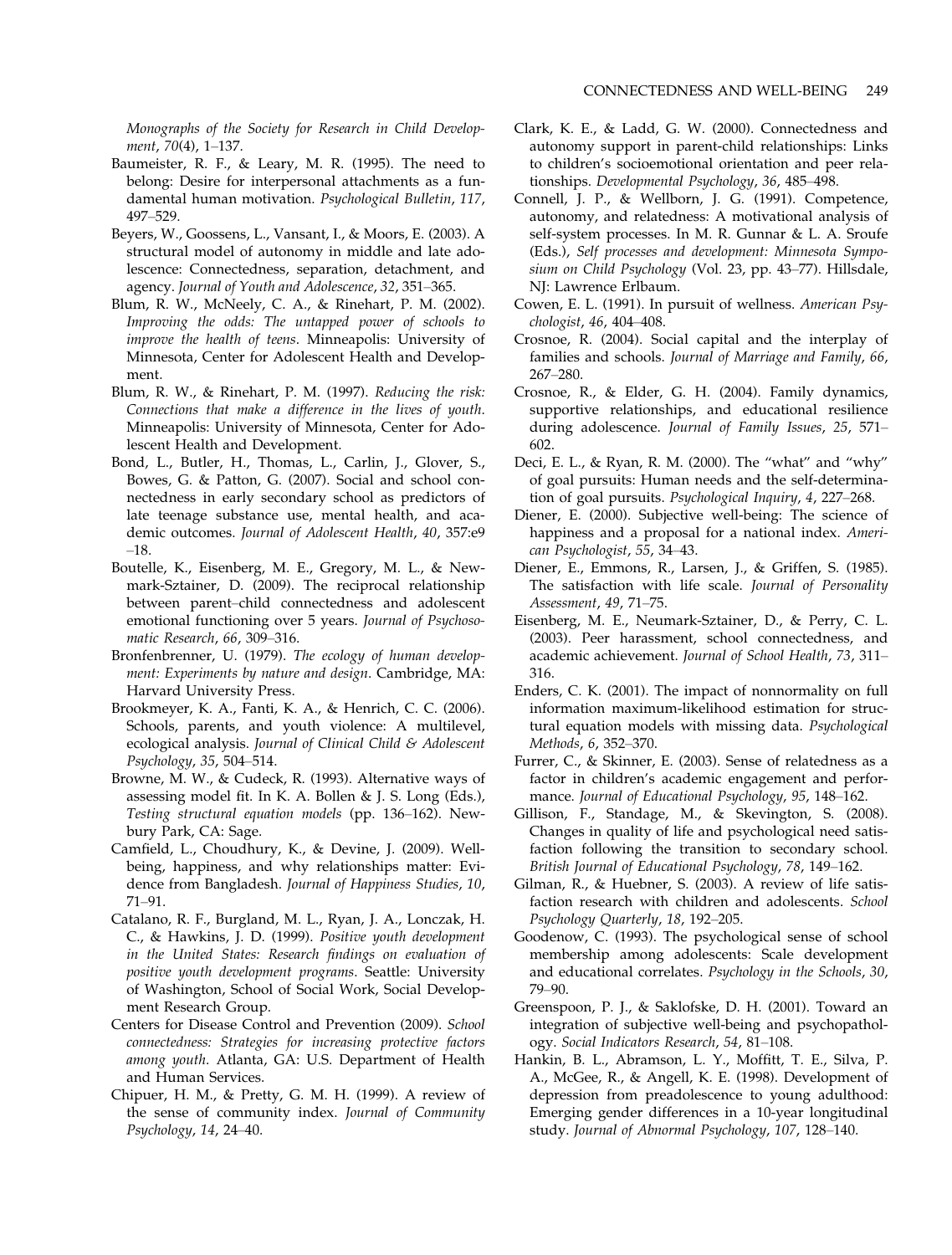- Israelashvili, M. (1997). School adjustment, school membership and adolescents' future expectations. Journal of Adolescence, 20, 525–535.
- Karcher, M. J., & Lee, Y. (2002). Connectedness among Taiwanese middle school students: A validation study of the Hemingway measure of adolescent connectedness. Asia Pacific Education Review, 3, 92–114.
- Kearney, C. A. (2008). School absenteeism and school refusal behavior in youth: A contemporary review. Clinical Psychology Review, 28, 451–471.
- Klem, A. M., & Connell, J. P. (2004). Relationships matter: Linking teacher support to student engagement and achievement. Journal of School Health, 74, 262–273.
- Larson, R. M. (2000). Toward a psychology of positive youth development. American Psychologist, 55, 170–183.
- Lerner, R. M., Fisher, C. B., & Weinberg, R. A. (2000). Toward a science for and of the people: Promoting civil society through the application of developmental science. Child Development, 71, 11–20.
- Lezin, N., Rolleri, L. A., Bean, S., & Taylor, J. (2004). Parent-child connectedness: Implications for research, interventions, and positive impacts on adolescent health. Scotts Valley, CA: ETR Associates.
- Libbey, H. P. (2004). Measuring student relationships to school: Attachment, bonding, connectedness, and engagement. Journal of School Health, 74, 274–283.
- Libbey, H. P., Ireland, M., & Resnick, M. (2002). Social connectedness: Is protection cumulative? Journal of Adolescent Health, 30, 102.
- Little, T. D., Cunningham, W. A., Shahar, G., & Widaman, K. F. (2002). To parcel or not to parcel: Exploring the question, weighing the merits. Structural Equation Modeling, 9, 151–173.
- Loukas, A., Suzuki, R., & Horton., K. D. (2006). Examining school connectedness as a mediator of school climate effects. Journal of Research on Adolescence, 16, 491–502.
- Lyubomirsky, S., King, L., & Diener, E. (2005). The benefits of frequent positive affect: Does happiness lead to success? Psychological Bulletin, 131, 803–855.
- Markham, C. M., Lormand, D., Gloppen, K. M., Peskin, M. F., Flores, B., Low, B. & House, L. D. (2010). Connectedness as a predictor of sexual and reproductive health outcomes for youth. Journal of Adolescent Health, 46, s23– s41.
- Marsh, H. W., Byrne, B. M., & Yeung, A. S. (1999). Causal ordering of academic self-concept and achievement: Reanalysis of a pioneering study and revised recommendations. Educational Psychologist, 34, 155–167.
- McGraw, K., Moore, S., Fuller, A., & Bates, G. (2008). Family, peer and school connectedness in final year secondary school students. Australian Psychologist, 43, 27–37.
- Mounts, N. S., & Steinberg, L. (1995). An ecological analysis of peer influence on adolescent grade point average and drug use. Developmental Psychology, 31, 915–922.
- Newman, D. A. (2003). Longitudinal modelling with randomly and systematically missing data: A simulation

of ad hoc, maximum likelihood, and multiple imputation techniques. Organizational Research Methods, 6, 328 –362.

- Nolen-Hoeksema, S. (1994). An interactive model of emergence of gender differences in depression in adolescence. Journal of Research in Adolescence, 4, 519–534.
- Norrish, J. M., & Vella-Brodrick, D. A. (2009). Positive psychology and adolescents: Where are we now? Where to from here? Australian Psychologist, 44, 270– 278.
- Olson, D. H., Portner, J., & Bell, R. (1982). Family adaptability and cohesion evaluation scales (FACES II). Unpublished manuscript available from Department of Family and Social Science, University of Minnesota, St. Paul, MN 55117.
- Park, N. (2004). The role of subjective well-being in positive youth development. The Annals of the American Academy, 591, 25–39.
- Persson, A., Kerr, M., & Stattin, H. (2007). Staying in or moving away from structured activities: Explanations involving parents and peers. Developmental Psychology, 43, 197–207.
- Peterson, G. W., Bush, K. R., & Supple, A. (1999). Predicting adolescent autonomy from parents: Relationship connectedness and restrictiveness. Sociological Inquiry, 69, 431–457.
- Radloff, L. S. (1977). The CES-D scale: A self-reported depression scale for research in the general population. Applied Psychological Measurement, 1, 385–401.
- Resnick, M. D., Bearman, P. S., Blum, R. W., Bauman, K. E., Harris, K. M., Jones, J., … Udry, J. R. (1997). Protecting adolescents from harm: Findings from the National Longitudinal Study on Adolescent Health. Journal of the American Medical Association, 278, 823– 832.
- Rosenberg, M. (1965). Society and the adolescent self-image. Princeton, NJ: Princeton University Press.
- Roth, J. L., & Brooks-Gunn, J. (2003). Youth development programs: Risk, prevention and policy. Journal of Adolescent Health, 32, 170–182.
- Ryan, R. M., & Deci, E. L. (2000). Self-determination theory and the facilitation of intrinsic motivation, social development, and well-being. American Psychologist, 55, 68–78.
- Ryan, R. M., & Powelson, C. L. (1991). Autonomy and relatedness as fundamental to motivation and education. Journal of Experimental Education, 60, 49–66.
- Ryff, C. D., & Keyes, C. L. (1995). The structure of psychological well-being revisited. Journal of Personality and Social Psychology, 69, 719–727.
- Schermelleh-Engel, K., Moosbrugger, H., & Mϋller, H. (2003). Evaluating the fit of structural equation models: Tests of significance and descriptive goodness-of-fit measures. Methods of Psychological Research Online, 8, 23– 74.
- Seidman, E. (1991). Growing up the hard way: Pathways of urban adolescents. American Journal of Community Psychology, 19, 173–206.